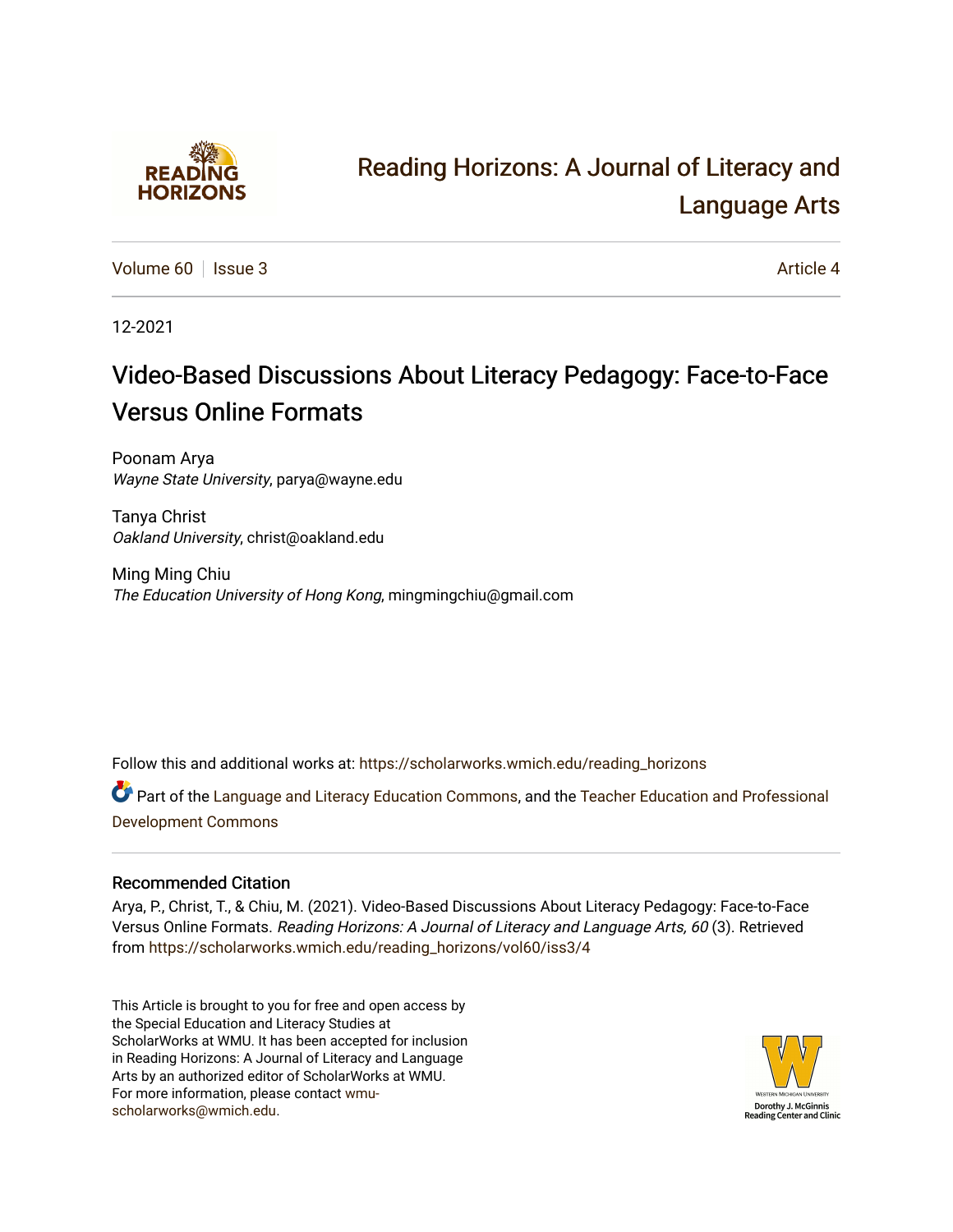*Video-Based Literacy Discussion Formats • 57*



# **Video-Based Discussions About Literacy Pedagogy: Face-to-Face Versus Online Formats**

# **Poonam Arya,** *Wayne State University* **Tanya Christ,** *Oakland University* **Ming Ming Chiu,** *Education University of Hong Kong*

#### - Abstract -

This study evaluated the similarities and differences in 50 preservice teachers' (PTs') literacy pedagogy learning outcomes when they engaged in videobased discussions that were both face-to-face (F2F) synchronous and online asynchronous. Across PTs' response sheets, 396 idea units were collected and coded to identify their reports of learning about literacy pedagogy and application of this learning to their subsequent literacy instruction. Multivariate, multilevel, cross-classification logit regressions were used to compare outcomes across formats. Findings include that PTs reported learning similar total numbers of ideas across both video-based discussion formats but reported applying significantly more ideas from learning in the F2F format. Across both formats, PTs reported learning the greatest number of ideas about literacy methods/ materials but learned significantly more methods/materials ideas in the online asynchronous format. PTs also reported applying more literacy methods/ materials than all other kinds of ideas learned. They reported applying ideas about students' processing the least. However, the differences across formats may not be practically significant. Thus, for a semester-long course, either F2F or asynchronous online formats could be used with similar learning and application outcomes for PTs.

## **Keywords:** *video, reflection, preservice teachers, face-to-face, online*

Aligned with a national trend of university courses increasingly being offered online (Allen & Seamen, 2016; Best Colleges, 2017), literacy teacher education courses at our universities are now being offered in online asynchronous as well as face-to-face (F2F) formats. As a critical part of these courses, we use video-based discussions to support preservice teacher (PT) development because they provide opportunities to consider multiple perspectives, including the advantages and drawbacks of particular practices, and to poten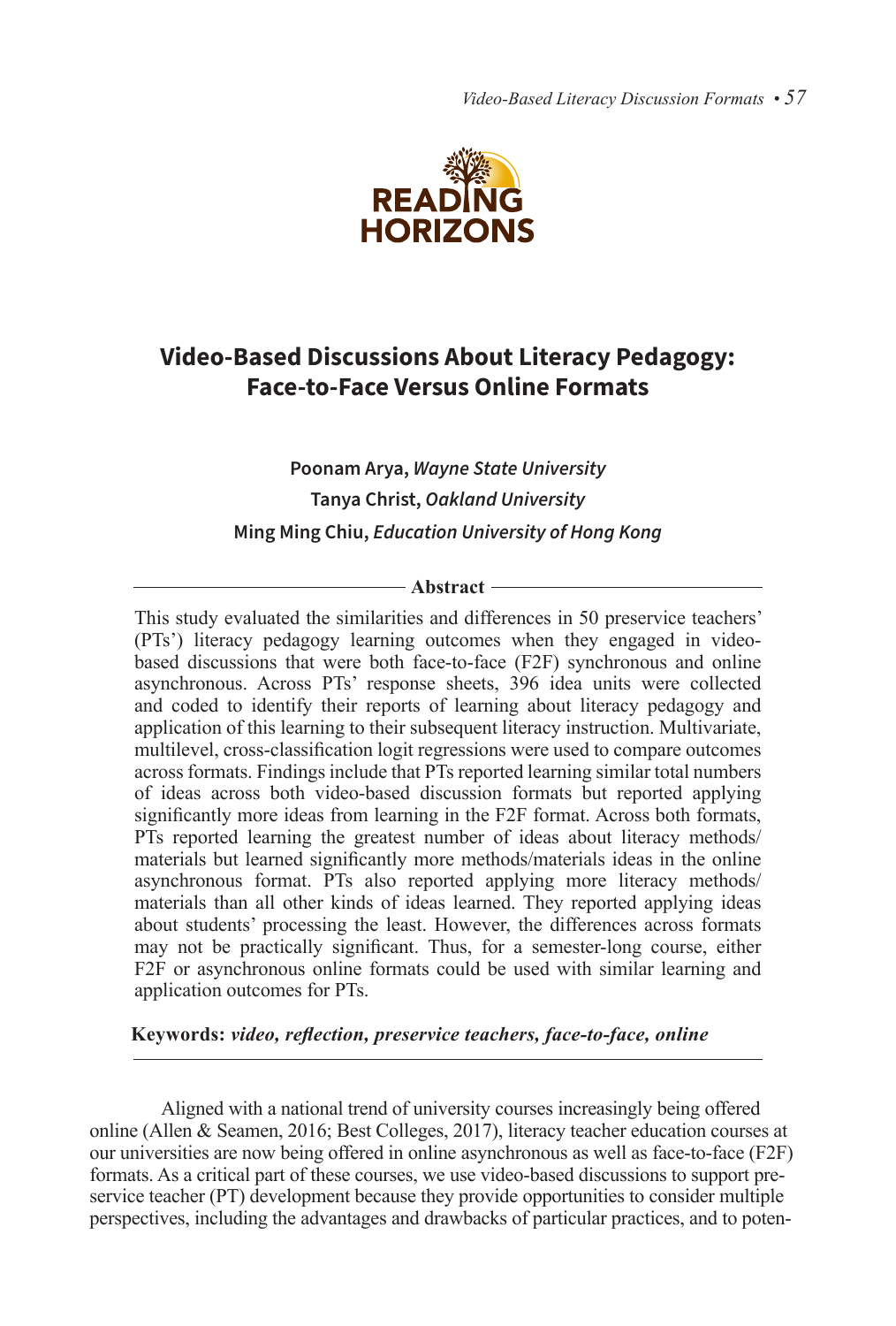tially reconsider beliefs about teaching (Boling, 2004; Copeland & Decker, 1996; Harrison et al., 2006; Hughes et al., 2000; Schrader et al., 2003). Through these processes, teachers gain better understanding of their teaching practices and the complexities of instruction and thus are able to more aptly respond to different instructional situations in the moment (Anders et al., 2000; Baker & Wedman, 2000; Sanny & Teale, 2008).

Video-based discussions include a PT presenting a video clip of their teaching for their classmates to view/discuss in order to develop multiple perspectives about the advantages and disadvantages of the pedagogy (e.g., Arya et al., 2016; Rosaen et al., 2013; Tripp  $\&$  Rich, 2012; van Es et al., 2014; Zhang et al., 2015). In F2F, this is done in small groups with PTs sitting around a table together viewing and discussing the video for  $10-15$  minutes. In the online asynchronous format, the video clip is posted on the discussion board, and a small group of PTs view the video and respond to it as well as to discussion board posts by other PTs in the group anytime they wish across a week. This begs the question: Are PTs' video-based discussion outcomes (i.e., learning and application of learning) commensurate across F2F and online asynchronous formats?

Previous research has not compared PTs' video-based discussion outcomes across F2F and online asynchronous formats. Research has examined how video-based discussions support teachers' learning and application of learning to their pedagogy in F2F format (e.g., Arya et al., 2015; Peters et al., 2017; Shanahan & Tochelli, 2014). A few studies explored how video-based discussions supported teachers' learning in online asynchronous format, but these were limited to explorations in math education and did not include exploring teachers' applications of learning to their pedagogy (e.g., Ding, 2019; Llinares & Valls, 2010; Weber et al., 2018).

To address this, our study focused on the following research questions:

1. Do literacy PTs' F2F synchronous and online asynchronous video-based discussions yield similar or different numbers of reported ideas learned and kinds of ideas learned?

2. Do literacy PTs' F2F synchronous and online asynchronous video-based discussions yield similar or different numbers of reported ideas applied and kinds of ideas applied to their subsequent instruction?

## **Sociocultural Framework**

The underlying mechanisms that occur in video-based discussions are explained by sociocultural theory. First, sociocultural theory explains how learning takes "place in an artifact-saturated medium" that mediates the learning process (Cole  $&$  Wertsch, 1996, p. 254). For example, video, used as an artifact, allows teachers to share an experience, discuss it, and thus support one another's learning (Arya et al., 2015; Kourieos, 2016; Peters et al., 2017). Further, it allows "teachers to see the complexity and richness of a real classroom setting by capturing voices, body language, interactions, and a more realistic picture of the learning environment" (Koc et al., 2009, p. 1159). Video grounds the discussion "in ways that are virtually impossible when referents are remote or merely rhetorical" (Ball & Cohen, 1999, p. 17). Second, sociocultural theory describes how receiving scaffolded support from peers through discussions can optimize PTs' individual growth in their zone of proximal development and solve problems that could not be solved when working alone (Arya et al., 2015; Kourieos, 2016; Peters et al., 2017; Vygotsky, 1978).

While our investigation did not explore PTs' social interactions or how they scaffolded one another (because we did not have videos or transcripts of those turn-by-turn interactions), we know that these mechanisms took place based on our previous research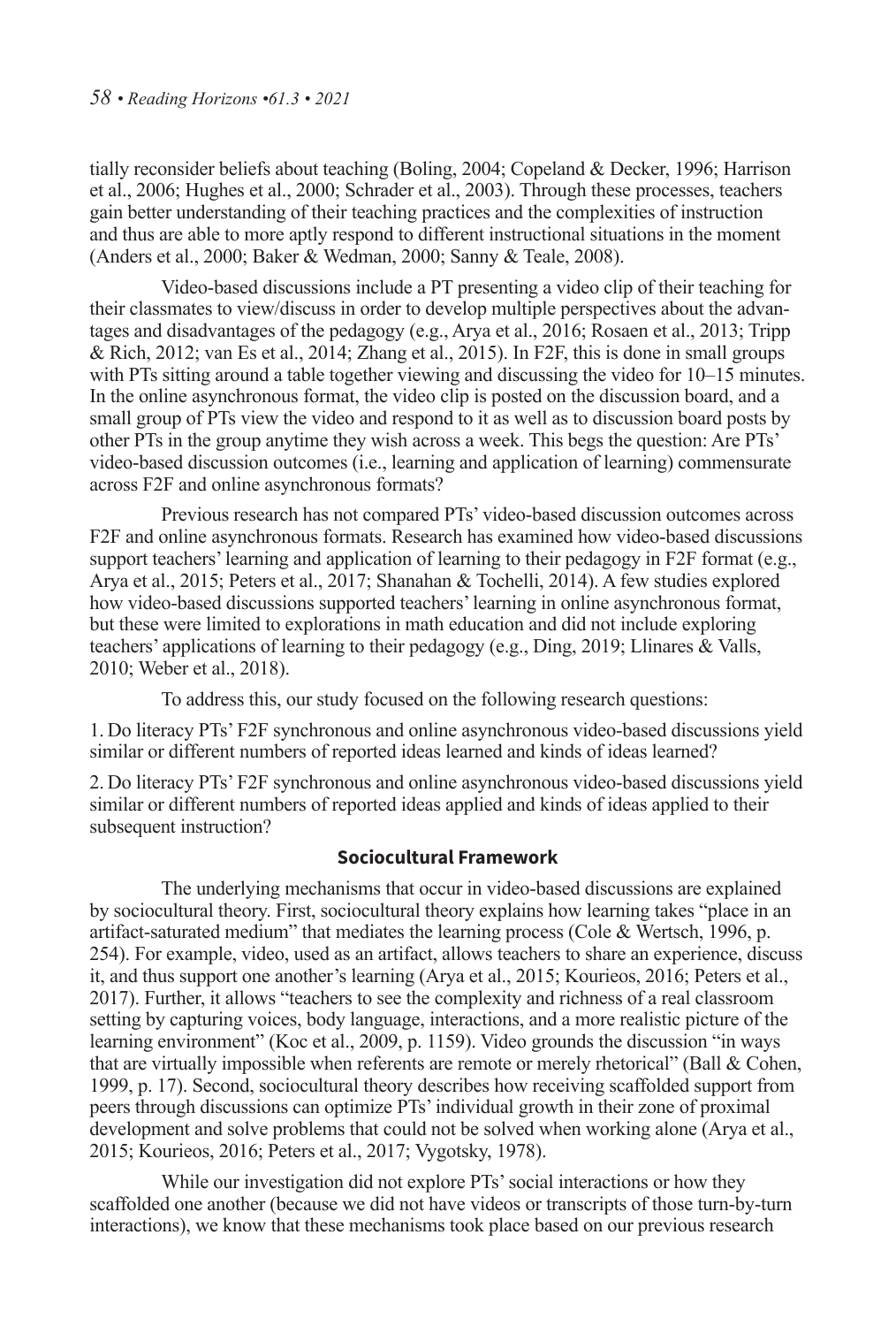(Arya et al., 2015; Christ et al., 2012, 2014). Instead, our investigation explored only the outcomes (i.e., number and kinds of literacy ideas teachers reported learning and number and kinds of literacy ideas teachers reported applying) of these discussions across the synchronous F2F and asynchronous online formats.

## **Review of Research on Video-Based Discussions**

In this section, we review relevant research about teachers' video-based discussions in F2F synchronous format and online asynchronous format. We include studies that focus on video-based discussions about teachers' own instruction and video case studies of instruction because these tasks are similar and limited research is available on video-based discussions of teachers' own instruction in the online asynchronous format. Further, we incorporate studies across disciplines because very few studies have examined video-based discussions about literacy instruction in the online asynchronous format. We also focus on studies that examined peer-led video-based discussions that were not facilitated by professors because these kinds of discussions are the focus of our study.

## **Face-to-Face Synchronous Video-Based Discussions**

Research on video-based discussions in the F2F format explore three kinds of outcomes. First, several studies explore teachers' learning from the video-based discussions. Second, studies explore what *kinds of learning* occur. Third, a few studies explore to what extent teachers *apply their learning* from F2F video-based discussions to their subsequent teaching.

## **Teachers' Learning**

Studies that focus on teachers learning during F2F video-based discussions use different conceptions of learning. For example, a study of early childhood in-service teachers reported qualitative evidence that teachers gain new insights about their own teaching from F2F video-based discussions (Cherrington & Loveridge, 2014). Likewise, in-service teachers' video-based discussions about their own instruction across special education, religion, and English language learning (ELL) qualitatively showed that teachers identify ways to change their practices (Tripp & Rich, 2012). Additionally, in a study of science PTs' F2F video-based discussions of their instruction, researchers used descriptive vignettes to highlight "cogenerative dialogue" among teachers and their subsequent learning (Siry & Martin, 2014, p. 482). Further, in studies of math teachers' F2F video-based discussion outcomes, researchers found that over time PTs increased their depth of noticing and broadened their focus, shifting from more focus on teacher moves and behavior management at first to later focusing more on student interactions and mathematical thinking, thereby learning how to teach more effectively (McDuffie et al., 2014; Mitchell & Marin, 2015).

F2F video-based discussions about literacy pedagogy have resulted in teachers gaining suggestions and insights about how to improve their instruction (Juzwik et al., 2012). In addition, through video-based discussions literacy teachers are able to solve problems that they could not solve independently (Kinzer et al., 2006). Further, when literacy teachers edit or annotate videos for F2F discussion, this deepens their connections and interpretations (Sanny & Teale, 2008). In our previous research on literacy teachers' F2F video-based discussion outcomes, we quantified the number of new pedagogical ideas that teachers reported learning. We found that teachers learned two to five new ideas per F2F video-based discussion session (Arya et al., 2015; Christ et al., 2012, 2014). Our current study similarly focused broadly on PTs' pedagogical ideas learned and quantified these per video-based discussion. This approach facilitated our ability to compare PTs' literacy learn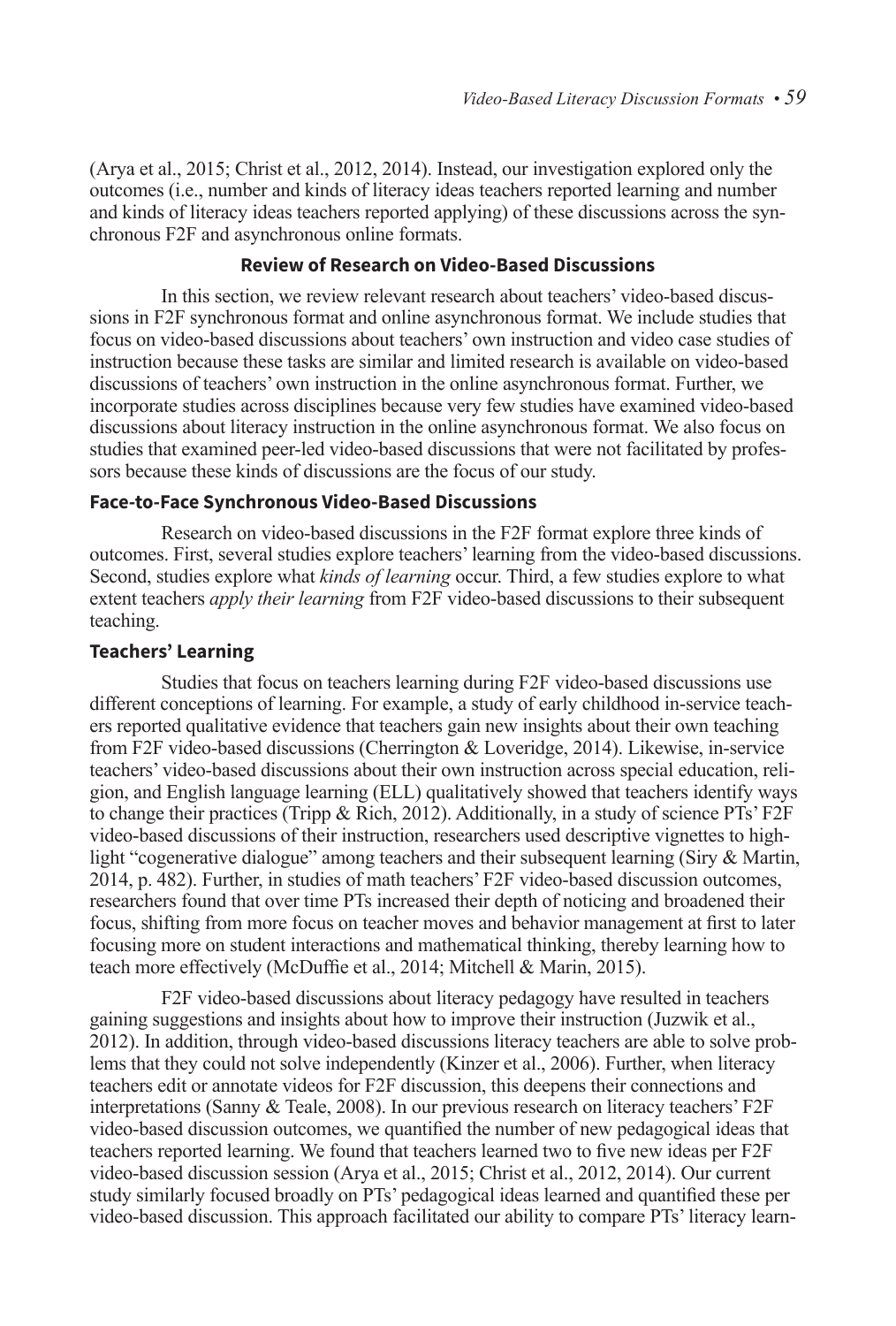ing across F2F synchronous and online asynchronous formats.

## **Kinds of Learning**

A cross-disciplinary analysis of F2F video-based discussion studies identifies three kinds of teacher learning that occur: learning about *instructional methods or materials*, learning about *students' processing*, and learning about *students' engagement*. For example, during F2F video-based discussions, PTs generally identify how to use teaching methods or materials effectively, and this finding is consistent across several disciplines: elementary education, math, English language learning, and literacy (Christ et al., 2014; Harford & MacRuairc, 2008; Kourieos, 2016; McDuffie et al., 2014; Miller, 2009; Peters et al., 2017). In-service teachers primarily identify teaching methods and materials during F2F video-based discussions across the disciplines of math and literacy (Borko et al., 2017; Christ et al., 2012; Sherin & van Es, 2005; Tunney & van Es, 2016). Likewise, during F2F video-based discussions, literacy and elementary education PTs learn about students' engagement (Christ et al., 2014; Harford & MacRuairc, 2008; Miller, 2009). This is also the case for literacy in-service teachers (Christ et al., 2012, 2014). Further, PTs discuss and learn about students' processing during F2F discussions in the field of math (McDuffie et al., 2014; Sherin & van Es, 2005, Walkoe, 2015). Likewise, both literacy preservice and in-service teachers discuss and learn about students' processing during F2F video-based discussions (Christ et al., 2012, 2014). We used these specific categories (methods/materials, student engagement, and student processing) of pedagogical ideas learned in our study to code the kinds of literacy learning that occurred in our PTs' video-based discussions.

## **Application of Learning**

PTs reported applying ideas they learn during F2F video-based discussions about their own teaching in their subsequent instruction, and this occurred across the fields of math, literacy, and social studies (Christ et al., 2014; Hatch et al., 2016; Mitchell & Marin, 2015). In fact, 40% of literacy PTs reported applying ideas learned from F2F video-based discussions to their subsequent teaching (Christ et al., 2014), and 90% of social studies PTs reported applying at least one new idea from video-based discussions to their subsequent teaching (Hatch et al., 2016). Similarly, in-service teachers reported applying new ideas that they learned during F2F video-based discussions, and this occurred across the fields of special education, religion, English language learning, literacy, math, and science (Christ et al., 2014; Kiemer et al., 2015; Shanahan & Tochelli, 2014; Tripp & Rich, 2012). Interestingly, both preservice and in-service literacy teachers most frequently applied ideas about methods or materials after F2F video-based discussions (Christ et al., 2014).

## **Online Asynchronous Video-Based Discussions**

The research available about online asynchronous video-based discussions is sparse compared to the research available about F2F video-based discussions. Most studies focused on math teachers' learning during online asynchronous video-based discussions (Koc et al., 2009; Llinares & Valls, 2009, 2010; Nemirovsky-Galvis, 2004). One study investigated in-service language teachers' learning during online asynchronous video-based discussions (Ding, 2019). We found no studies that explored teachers' application of ideas learned through online asynchronous video-based discussions in any discipline.

## **Teachers' Learning**

Only one study of teachers' learning from online asynchronous video-based discussions addressed learning outcomes. Sixty percent of math in-service teachers reported learning ideas based on their colleagues' feedback during online asynchronous video-based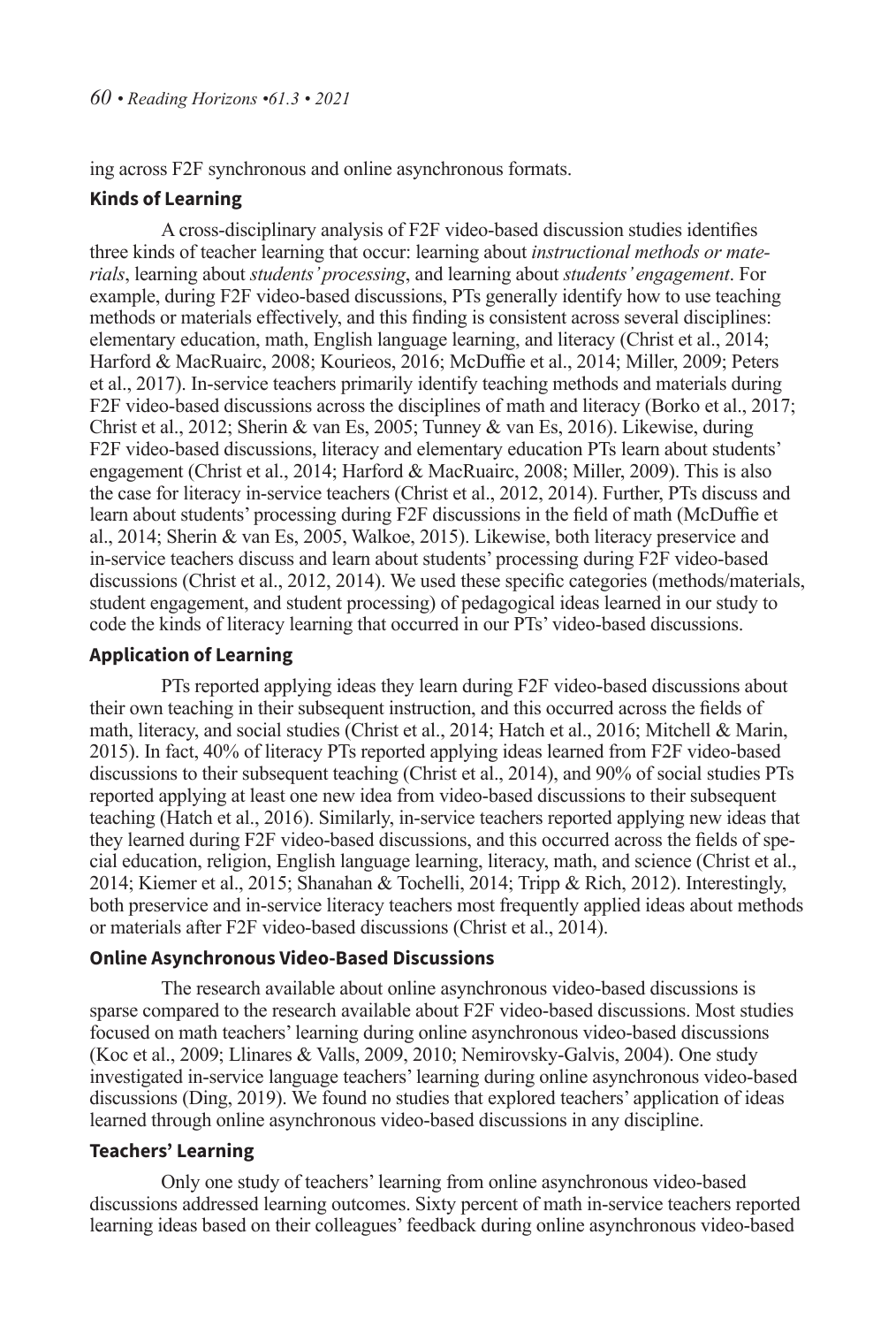discussions about their own instruction (Krammer et al., 2006). Other studies of teachers' online asynchronous video-based discussions focused primarily on student performance, teacher–student interactions, conversation roles (e.g., clarifying, providing information), and content-specific pedagogical considerations (e.g., purpose and goal of lesson, use of technology), rather than teachers' learning outcomes, creating a gap in the literature (Ding, 2019, Koc et al., 2009; Llinares & Valls, 2009, 2010; Nemirovsky-Galvis, 2004; Rhine & Bryant, 2007). Our study aimed to address this gap by exploring literacy PTs learning from online asynchronous video-based discussions.

#### **Kinds of Learning**

Preservice and in-service teachers across disciplines discussed the same three kinds of learning in online asynchronous video-based discussions as were discussed in the F2F synchronous format. First, both groups of teachers discussed how to use methods and materials effectively in elementary and secondary math (Koc et al., 2009; Llinares & Valls, 2009, 2010; Rhine & Bryant, 2007). Second, both groups of teachers discussed students' information processing in math (Koc et al., 2009; Krammer et al., 2006). Third, PTs discussed engagement and classroom management issues based on their own instructional videos in secondary education (Rhine & Bryant, 2007; Weber et al., 2018). As mentioned previously, these three categories of kinds of learning were used in our study to code the PT's literacy learning.

#### **Methods**

To answer our research questions, we used a quasi-experimental, within-subjects design, which reduced the between-participant variance because the same participants engaged in both conditions, and thus the design had greater statistical power.

#### **Participants**

We focused on PTs who were taking undergraduate literacy methods courses at the university where the problem-of-practice question was initiated. We focused on PTs because enough courses/participants were available from which to collect data and run statistical comparisons. Fifty White PTs participated in the study. Six were male, and 44 were female. All PTs had taken at least two previous literacy methods courses, which also contained some online components (e.g., discussion boards, video-sharing). Two PTs invited to participate in the study declined (i.e., 5%). They had no discernable shared characteristics.

## **Setting and Course Description**

The research was conducted across four undergraduate reading methods practicum courses, taught by the same instructor, which were designed to prepare PTs in literacy assessment and instruction. Instruction in each course occurred in both F2F and online asynchronous formats (i.e., a hybrid, or blended learning, course format). PTs engaged in different instructional activities throughout the courses. First, they read and discussed journal articles about a particular aspect of literacy pedagogy. This always occurred on online asynchronous discussion boards. Second, PTs engaged in professor-led video case study discussions about that same aspect of pedagogy (usually videos of the professor engaging in the focal practices). These discussions modeled and guided PTs' engagement in critical thinking, reflection, and discussion about pedagogical practices. They at first occurred F2F, but later in the semester some also occurred on online asynchronous discussion boards. Third, PTs planned and implemented literacy lessons with K–8 children who attended the local community center where the course was taught. These 1-hour F2F lessons each week were video recorded. All of these practices prepared PTs for video-based discussions of their own instruction.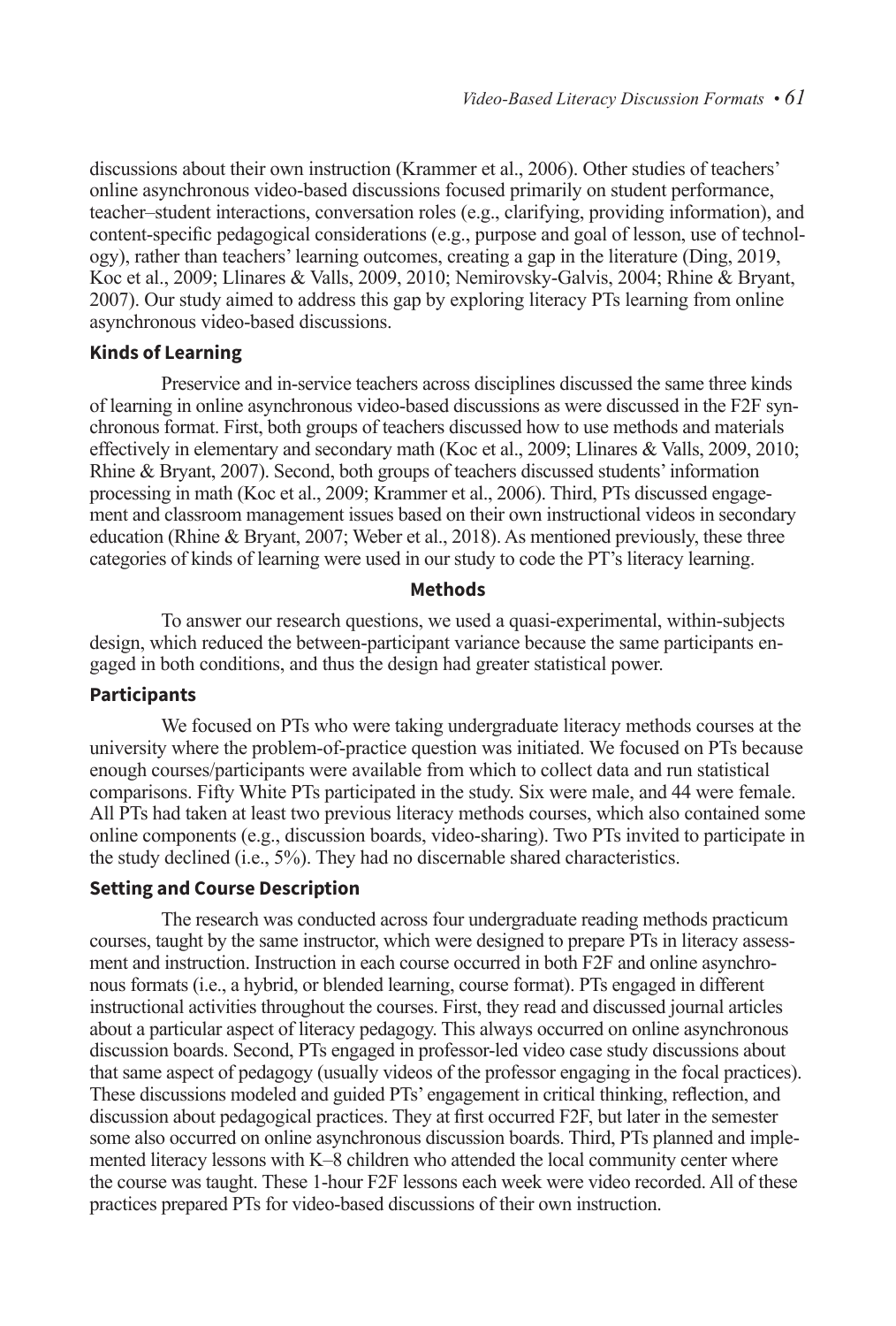## **Video-Based Discussions**

The focus of our study was PTs' video-based discussions. About five times per semester  $(M = 4.62)$ , PTs viewed and reflected on their literacy lesson video to identify what went well, what did not go so well, and how to address what did not go so well. They prepared this reflection to share with their peers and chose a 2- to 3-minute video clip from the lesson and the focal topic that they wanted to discuss with their peers. PTs engaged in the five peer-led video-based discussions in either F2F or online asynchronous discussion board formats (approximately half in each format). Each video-based discussion included three to four peers each sharing their lesson reflection, one 2- to 3-minute video clip, and what they wanted their peers to focus on in the discussion. Then, after viewing the clip, the peers discussed it, often generating learning about literacy pedagogy and ideas for future instruction. Immediately after these discussions, PTs were asked to complete a response log responding to this prompt: "What, if anything, did you learn?" The task was the same across both formats but implemented differently based on the allowances and constraints of each format. For F2F video-based discussions, PTs showed their clips on laptops and iPads. For online asynchronous discussions, clips were uploaded to the online learning platform, Moodle, and then discussed using discussion boards.

Opportunities to engage in F2F versus online asynchronous video-based discussions were staggered across the semester; typically every other session was F2F then online. All PTs engaged in video-based discussions either F2F or online each week (not both). For example, in Week 2, all PTs engaged in F2F video-based discussions; in Week 3, they all engaged in online asynchronous video-based discussions. While the weeks that PTs engaged in video-based discussions varied some across classes (due to teaching schedules each semester, holidays, school closings, etc.), PTs in the same class were always engaged in the same format for video-based discussions at the same time.

### **Data Collection**

Two-hundred thirty-one response sheets were collected from the 50 participants. This was about five responses each. These were collected immediately after PTs' video-based discussions across both F2F and online asynchronous formats (as described in the previous section) in each of the four course sections. These data allowed us to code PTs' literacy learning.

At the end of the semester, PTs were asked to review what they had written on each of their response sheets and report whether they had applied each of these ideas in their subsequent teaching throughout the semester. If they had applied their learning, they were asked to report how they had applied it. These data allowed us to code PTs' application of literacy learning.

To encourage honest responses, PTs were not graded on their amount of learning or their report of application of learning to subsequent instruction. Instead, they earned points for F2F video-based discussions by (a) being present for the discussion group in class; (b) sharing their reflection, video clip, and focus for the discussion; and (c) participating in the 10- to 15-minute discussion. For online asynchronous video-based discussions, PTs earned points by meeting the criteria for participating on the discussion board: (a) post reflection, video clip, and focus for the discussion and (b) respond to others on the board a minimum of three times.

## **Data Coding**

The first two authors collaboratively coded the data by  $(1)$  preparing data,  $(2)$  identifying idea units, (3) coding literacy ideas that PTs reported learning, and (4) coding literacy ideas that PTs reported applying. All decisions were discussed until consensus was reached.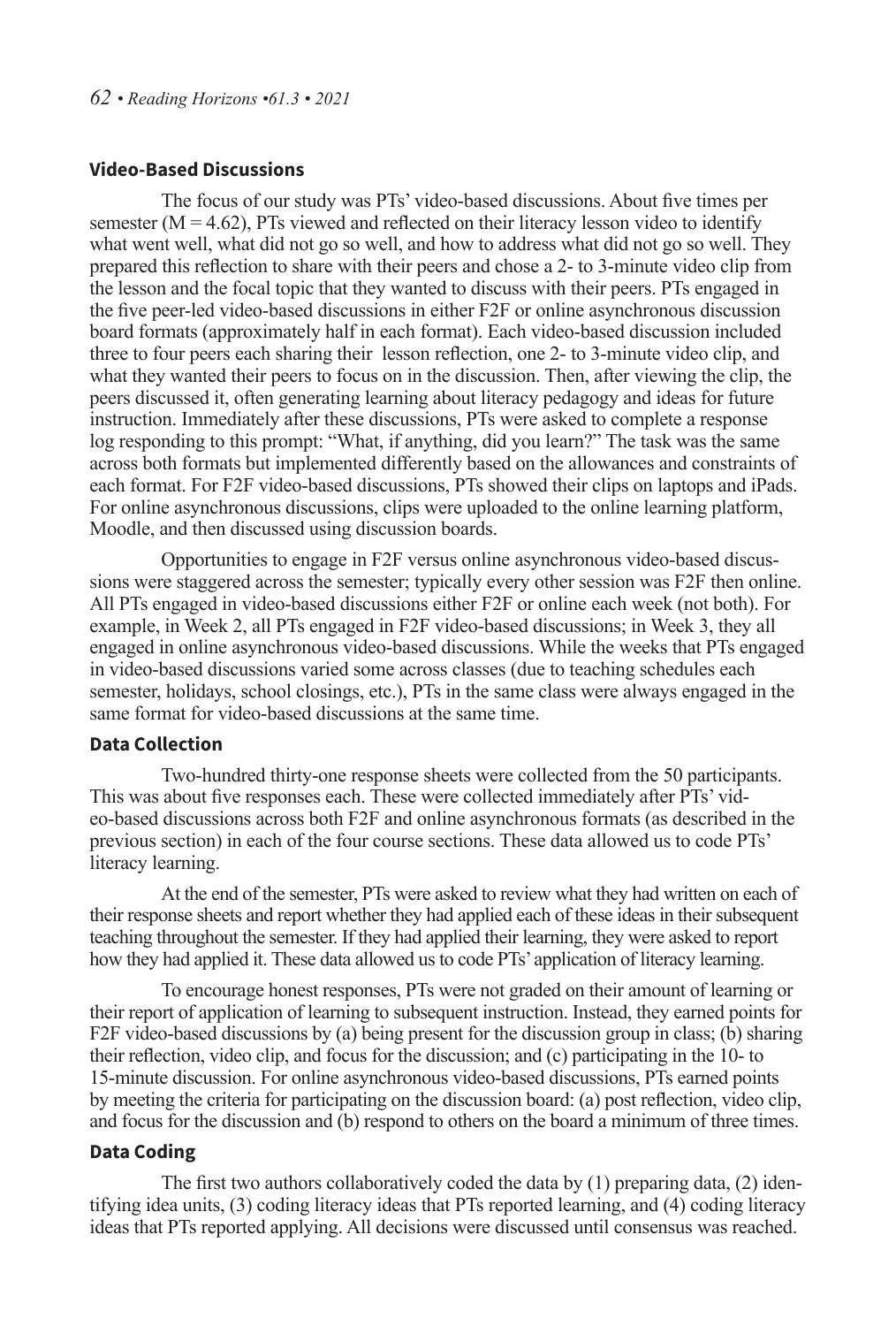## **Preparing Data**

PTs' video-based discussion responses were entered verbatim into a database. For each, the PT's pseudonym and the date of the response were also entered. Participants' demographic data and date of response (i.e., time) were used as control variables.

## **Identifying Idea Units**

All responses were broken into idea units. Each idea unit included one idea learned related to the literacy teaching practice being discussed. For example, in one video-based discussion response, PT Amy (all names are pseudonyms) wrote the following:

I learned that when you are working with students on making text-to-self connections, it is beneficial to explain why this is important and how it helps them to understand the text better. Also, when students are struggling with making connections to the story, it may be helpful to focus on a specific part of the text or a picture that the students could relate to and ask questions to help trigger a connection. This may help them take a specific part of the text and make a connection that aligns with that.

This response contained two idea units: (1) explain why it is important to make connections and (2) ask a question related to a specific part of the text to support the student in making a connection. Each idea unit was moved onto a separate row of a database with the PT's pseudonym and the date of the video-based discussion response. Breaking each response into idea units allowed us to quantify how many literacy ideas each PT learned in each video-based discussion session. There were 396 idea units regarding what PTs learned about literacy instruction across the dataset.

## **Coding Ideas That PTs Reported Learning**

Based on kinds of learning categories from our literature review and applied in our previous F2F video-based discussion research, we categorized each idea unit according to the kind of idea learned that it represented: (a) literacy instructional methods or materials, (b) students' literacy engagement, or (c) students' literacy processing (Christ et al., 2012, 2014). For example, Amy reported learning two ideas about literacy methods/materials. She learned to (1) explain why it is important to make connections and (2) ask a question about a specific part of the text to facilitate making a connection. These reports of literacy ideas learned were the first outcome variable.

Twenty-one percent of PTs' reports of learning lacked sufficient detail to categorize (e.g., "iPads can be distracting and also very useful") and were coded as "uncodeable." Also, some idea units addressed multiple kinds of learning and were coded as multiple categories to reflect this (e.g., literacy methods/materials and literacy engagement).

## **Coding Ideas That PTs Reported Applying**

Together, both coders reviewed the PTs' final response sheet entries to identify which ideas they subsequently reported applying to their literacy teaching. Coders identified each idea unit in the database as "applied" or "not applied." For example, Amy did not report applying either of the ideas listed above in her subsequent teaching, so they were coded "not applied." PTs' reports of applying literacy ideas learned was the second outcome variable.

## **Data Analysis**

Analyzing the above data required addressing issues regarding the outcome vari-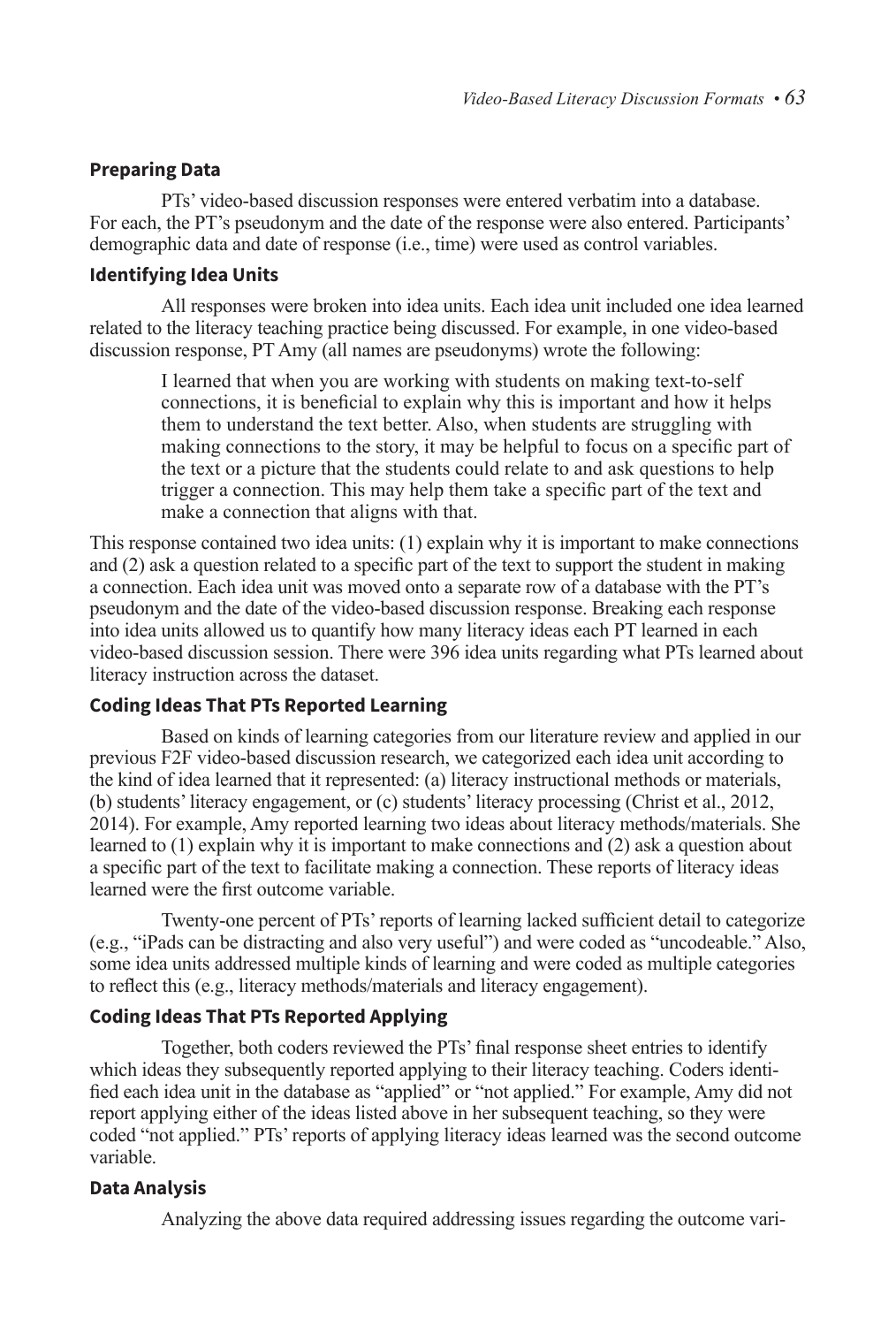ables (differences across PTs, sessions, and literacy ideas; discrete outcomes; multiple outcomes) and explanatory variables (false positives, differences in effect sizes, indirect effects, interactions across levels). How this was accomplished is presented in Table 1.

## **Explanatory Model**

We modeled PTs' number of literacy ideas learned in each session, number of literacy ideas learned of each kind in each session, and number of literacy ideas applied from each session with a multivariate outcome, multilevel analysis (Goldstein, 2011). Because the outcomes are count variables with high standard deviations relative to their means, they resemble a Poisson distribution. We entered the variables according to time constraints, expected causal relationships, and likely importance.

**Ideas\\_learned\\_applied**<sub>jk</sub> = 
$$
F(\beta + f_k + \beta_i
$$
Female<sub>\_P</sub>T<sub>k</sub>

 $+ \beta_{wk}$ Video-based discussions<sub>jk</sub> ) + e<sub>jk</sub> (1)

In **Ideas\_learned\_applied**, the outcome y (*number of literacy ideas learned, number of literacy methods/materials ideas learned, number of literacy engagement ideas learned, number of literacy processing ideas learned, or number of literacy ideas applied*) in session *j* by PT *k* via the link function F for a Poisson distribution has a grand mean intercept  $\beta_0$ , with unexplained components (*residuals*) at the lesson and PT levels ( $e_{ik}$  and  $f_k$ , respectively).

Table 1

**Analytic difficulty Statistics strategy** Outcome variables • Differences across teachers, sessions, or ideas (T1 ≠ T2; S1 ≠ S2; I1 ≠ I2) • Discrete variable (yes vs. no) • Multiple outcomes (Y1, Y2) • Multilevel analysis (aka Hierarchical linear modeling; Goldstein, 2011) • Logit/probit (Kennedy, 2008) • Multivariate outcome models (Goldstein, 2011) Explanatory variables • False positives • Compare effect sizes (e.g., kinds of ideas differ?) • Indirect, multilevel mediation effects (X →M→Y) • Two-stage linear step-up procedure (Benjamini et al., 2006) • Lagrange multiplier tests (Bertsekas, 2014) • Multilevel M-tests (MacKinnon et al., 2004) • Random effects model (Goldstein, 2011)

*Statistics Strategies to Address Each Analytic Difficulty*

• Cross-level interaction effects (e.g., teacher gender x online)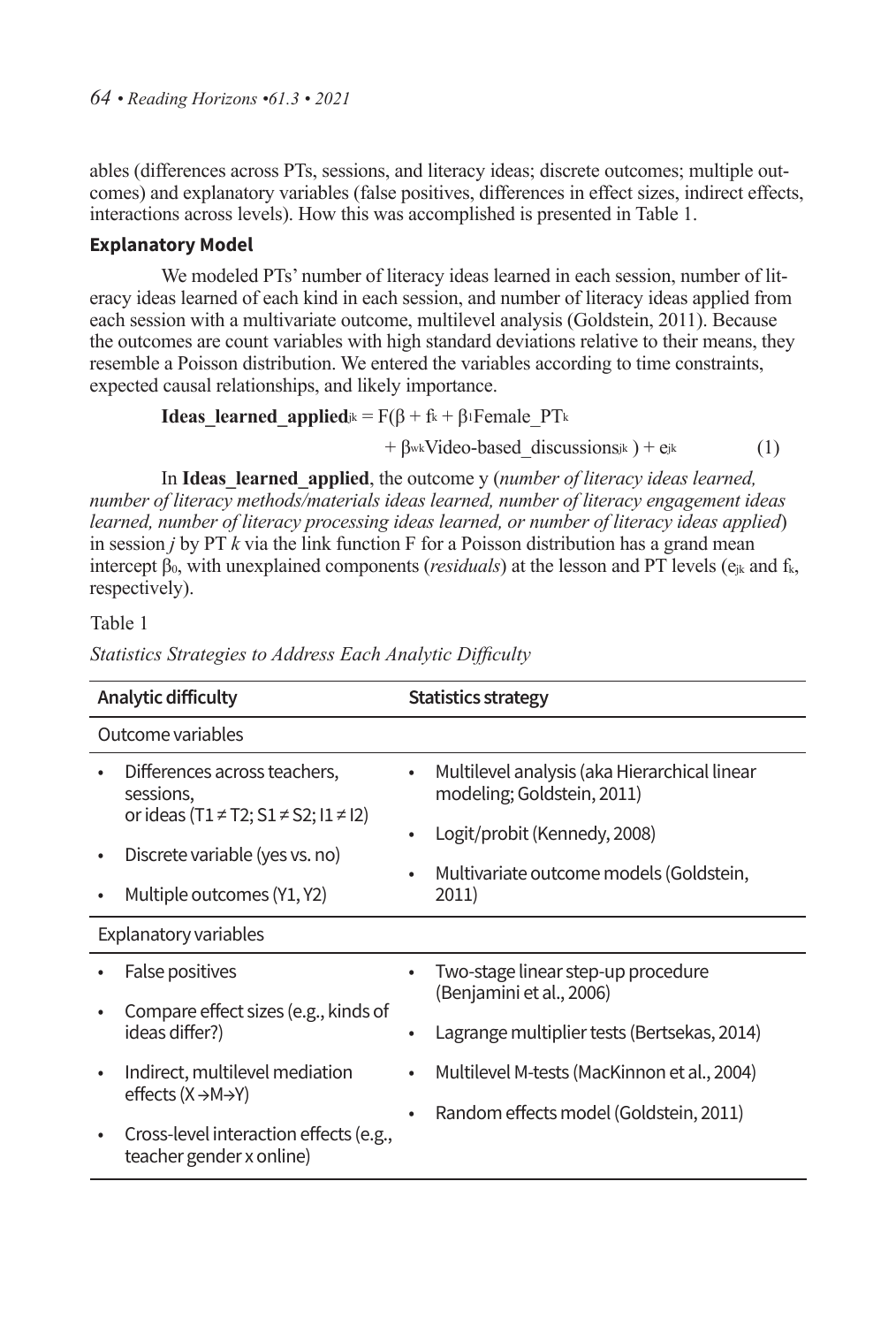First, we entered a PT attribute: *female PT*. Because only omitting nonsignificant variables does not yield omitted variable bias, we safely removed nonsignificant variables to increase precision and reduce multicollinearity (Kennedy, 2008). Next, we entered attributes of video-based discussions: online (vs. F2F) and number of discussions (**Video-based discussions**).

An alpha level of .05 was used. As noted above, we reduced the likelihood of false positives with the two-stage linear step-up procedure (Benjamini et al., 2006). To test whether idea attributes (**Ideas**) differed from one another, we applied Lagrange multiplier tests (Bertsekas, 2014).

We tested whether number of sessions (level 2) or online format (level 1) mediated the relation between female teacher (level 2) and each outcome with the multilevel M-test (MacKinnon et al., 2004). With nested data, incorrectly modeling interaction effects across levels (e.g., Teacher X session) can bias the results, so we used a random effects model (Goldstein, 2011). If the coefficient of an explanatory variable (e.g.,  $\beta vj = \beta v(0 + fvj)$  differed significantly across levels (fyj  $\neq$  0?), then we tested for cross-level moderation with structural variables (e.g., PT gender).

All explanatory model results discussed below describe first entry into the regression, controlling for all previously included variables. Ancillary regressions and statistical tests are available in online Appendix A (https://tinyurl.com/yy4mnf6a).

## **Results**

We answer research questions 1 and 2, respectively, by presenting summary statistics about PTs' reports of the (1) numbers and kinds of literacy pedagogy ideas learned and (2) numbers and kinds of literacy pedagogy ideas applied per session for F2F synchronous versus online asynchronous video-based discussion formats. Then, we present the results of the explanatory models to show similarities and differences in PTs' reports of learning about literacy pedagogy across the formats.

## **Numbers and Kinds of Literacy Pedagogy Ideas Learned per Session**

## **Descriptive Statistics**

On average, PTs reported learning similar total numbers of ideas about literacy pedagogy during each of their 111 F2F synchronous (1.95 ideas) and 120 online asynchronous (1.97 ideas) video-based discussion sessions (Table 2).

In an F2F session, PTs reported learning an average of 1.1 literacy methods/materials ideas. For example, Mary reported learning to get the student's "opinion on what kind of books he likes" to help her choose a book that would better capture his interest. PTs reported learning an average of 0.23 literacy engagement ideas per F2F session. Jackie reported that she learned she should "find a more interactive book." She explained that this was because "hotspots [clickable interactive features] make it more attention grabbing." Additionally, PTs reported learning 0.1 literacy processing ideas, on average, in each F2F session. For instance, based on an F2F session, Janice reported learning that her student needed to "try chunking or sounding out" as a reader process to decode an unfamiliar word.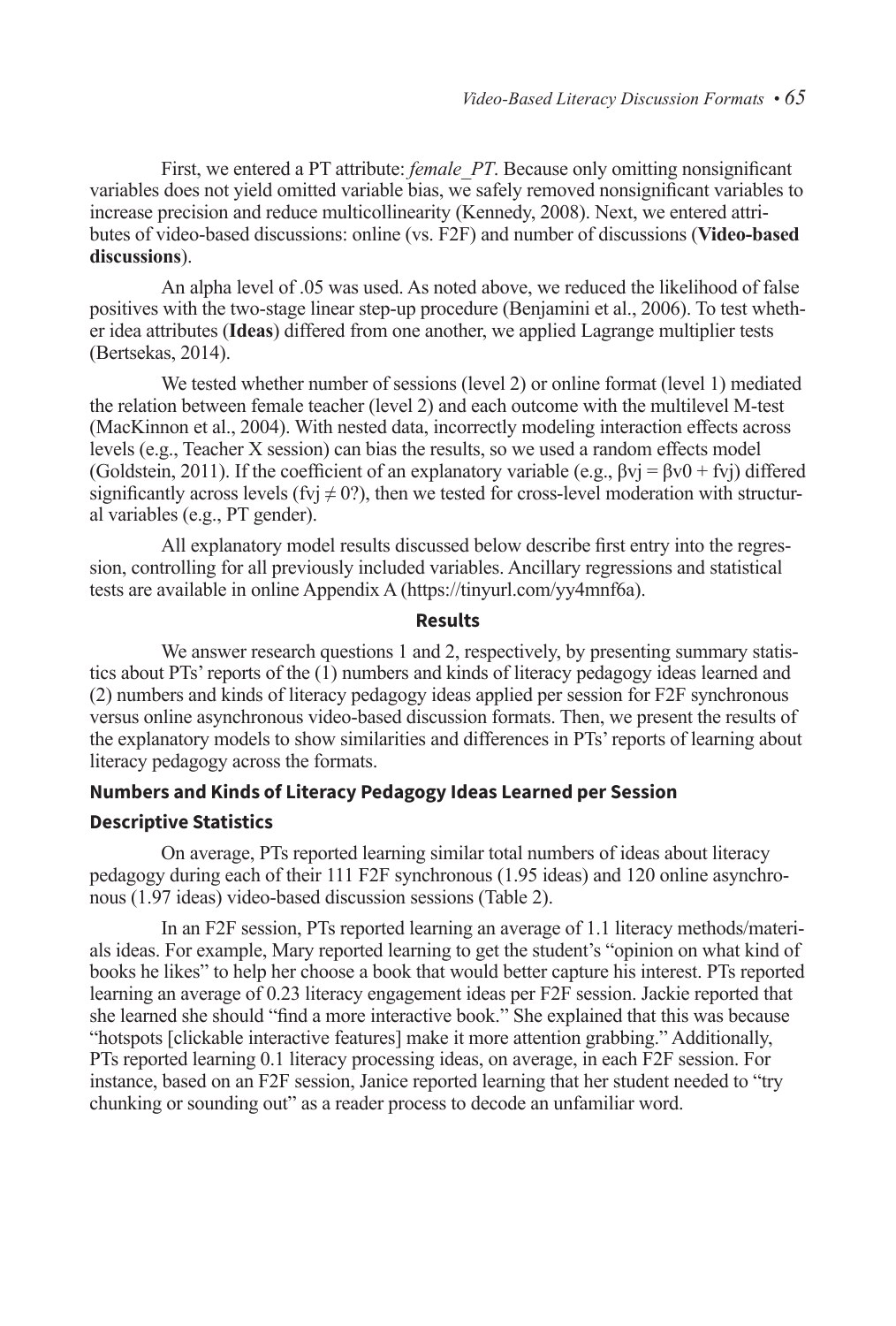## Table 2

*Summary Statistics of Video-Based Literacy Discussion Sessions (N = 231 sessions by 50 teachers)*

|                                     |       | <b>Online format</b><br>$(n = 120)$ |              |               |       | Face-to-face format<br>$(n=111)$ |          |                |
|-------------------------------------|-------|-------------------------------------|--------------|---------------|-------|----------------------------------|----------|----------------|
| Session Variable                    | Mean  | SD                                  | Min          | Max           | Mean  | SD                               | Min      | Max            |
| Ideas learned                       | 1.967 | 1.236                               | $\mathbf{1}$ | 7             | 1.946 | 1.327                            | -1       | 7              |
| Applications of ideas learned       | 0.292 | 0.541                               | $\Omega$     | 3             | 0.477 | 0.672                            | 0        | 3              |
| Methods/materials ideas<br>learned  | 1.417 | 1.009                               | 0            | 6             | 1.099 | 1.035                            | $\Omega$ | 5              |
| Student engagement ideas<br>learned | 0.158 | 0.467                               | 0            | 3             | 0.225 | 0.499                            | $\Omega$ | $\overline{2}$ |
| Student process ideas learned       | 0.175 | 0.423                               | - 0          | $\mathcal{P}$ | 0.099 | 0.300                            | $\Omega$ | 1              |
| Methods/materials ideas<br>applied  | 0.258 | 0.494                               | $\Omega$     | 3             | 0.306 | 0.615                            | - 0      | 3              |
| Student engagement ideas<br>applied | 0.042 | 0.239                               | $\Omega$     | $\mathcal{P}$ | 0.108 | 0.366                            | $\Omega$ | $\mathfrak{D}$ |
| Student process ideas applied       | 0.008 | 0.091                               | 0            | 1             | 0.000 | 0.000                            | $\Omega$ | $\Omega$       |

In an online asynchronous session, PTs reported learning an average of 1.42 literacy methods/materials ideas. For example, Colin reported learning that, "in order to help students make connections with a text, it will help to ask more specific personalized questions [rather] than just broad questions." Also, PTs reported learning, on average, 0.16 literacy engagement ideas in an online session. For example, Matthew reported learning that it is important "to find one [a book] the student can relate to keep them engaged." Further, PTs reported learning an average of 0.18 literacy-processing ideas in an online session. Lavern reported learning "to work with my student more to ensure he understands directionality" as a literacy process to read text in the correct sequence.

## **Explanatory Models**

Most of the differences in ideas PTs reported learning about literacy differed much more across sessions (66%) than across PTs (34%). This is likely because some sessions provided video content that presented more new ideas about literacy for an individual PT to learn than did others. The total number of literacy ideas PTs reported learning from each session did not differ significantly by number of sessions, gender, or session format (online vs. F2F; see Table 3, top panel, models 1 and 2).

However, PTs reported learning significantly more literacy methods/materials ideas during online sessions than F2F sessions (0.25; see Table 3, second panel, model 2), accounting for 6% of the variance. Other kinds of ideas PTs reported learning (literacy engagement, literacy processing) showed no significant differences across number of sessions, gender, or session format (Table 3).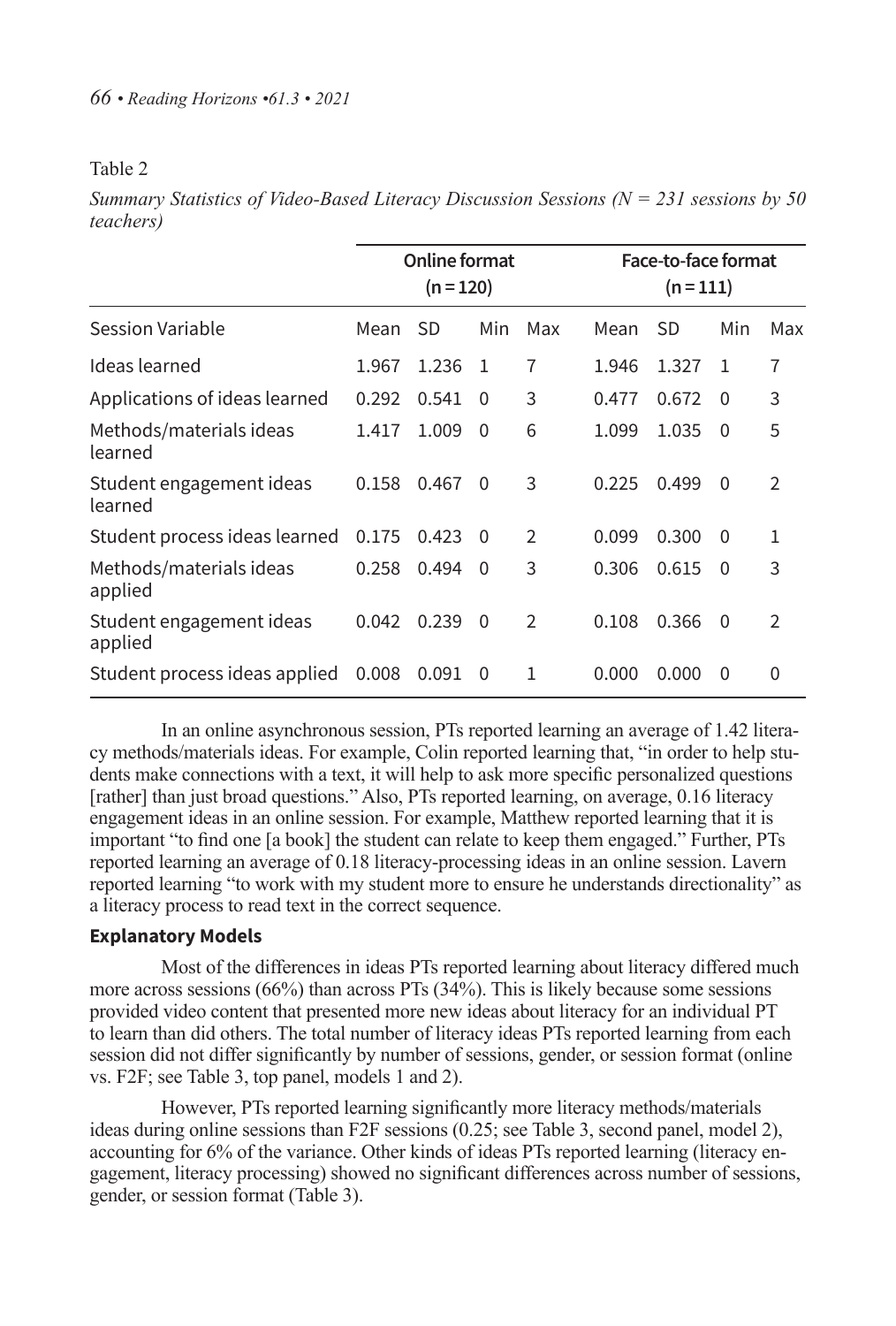## Table 3

*Significant, Unstandardized Parameter Coefficients of Two-Level, Cross-classification Regressions Modeling Total Number of Literacy Pedagogy Ideas Learned (with standard errors in parentheses)*

|                            | Models of literacy ideas learned                              |          |          |          |  |
|----------------------------|---------------------------------------------------------------|----------|----------|----------|--|
|                            | Model 1                                                       | Model 2  | Model 3  | Model 4  |  |
| Explanatory variable       | Total literacy ideas learned from each session                |          |          |          |  |
| Number of sessions         | 0.193                                                         | 0.192    | 0.192    | 0.192    |  |
|                            | (0.148)                                                       | (0.144)  | (0.144)  | (0.144)  |  |
| Female PT (vs. male PT)    | 0.011                                                         | 0.004    | 0.004    | 0.004    |  |
|                            | (0.535)                                                       | (0.535)  | (0.535)  | (0.535)  |  |
| Online asynchronous format |                                                               | 0.546    | 0.546    | 0.546    |  |
| (vs. F2F format)           |                                                               | (0.372)  | (0.372)  | (0.372)  |  |
| Variance at each level     | Variance explained at each level                              |          |          |          |  |
| PT (34%)                   | 0.000                                                         | 0.000    | 0.000    | 0.000    |  |
| Session (66%)              | 0.000                                                         | 0.009    | 0.009    | 0.009    |  |
| Total variance explained   | 0.000                                                         | 0.006    | 0.006    | 0.006    |  |
|                            | Total literacy methods/materials ideas learned<br>per session |          |          |          |  |
| Number of sessions         | 0.163                                                         | 0.162    | 0.162    | 0.162    |  |
|                            | (0.130)                                                       | (0.130)  | (0.130)  | (0.130)  |  |
| Female PT (vs. male PT)    | $-0.163$                                                      | $-0.208$ | $-0.208$ | $-0.208$ |  |
|                            | (0.190)                                                       | (0.164)  | (0.164)  | (0.164)  |  |
| Online asynchronous format |                                                               | $0.253*$ | $0.253*$ | $0.253*$ |  |
| (vs. F2F format)           |                                                               | (0.119)  | (0.119)  | (0.119)  |  |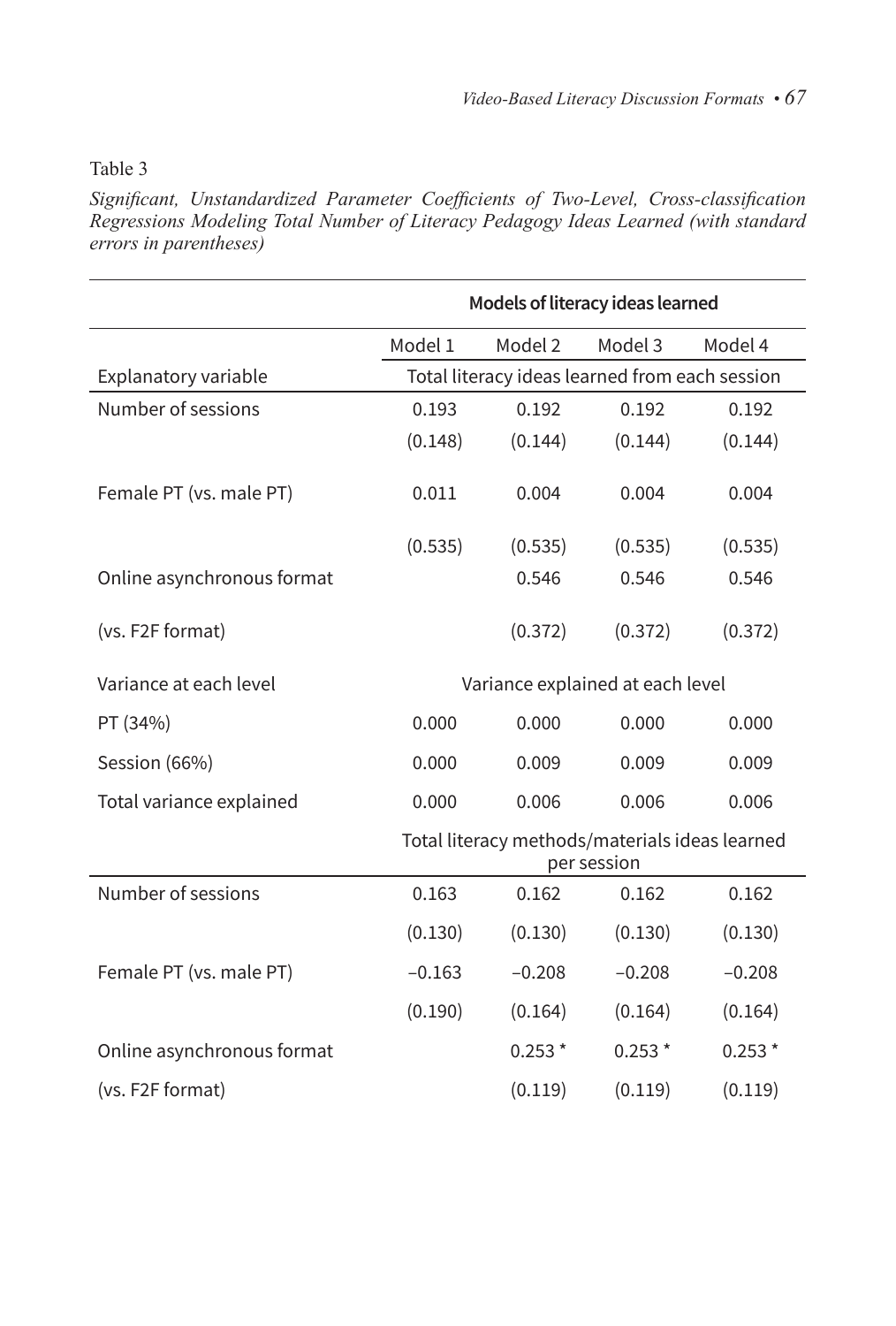## *68 • Reading Horizons •61.3 • 2021*

| Variance at each level     |                                                    |          | Variance explained at each level                       |          |  |
|----------------------------|----------------------------------------------------|----------|--------------------------------------------------------|----------|--|
| PT (40%)                   | 0.000                                              | 0.000    | 0.000                                                  | 0.000    |  |
| Session (60%)              | 0.000                                              | 0.097    | 0.097                                                  | 0.097    |  |
| Total variance explained   | 0.000                                              | 0.058    | 0.058                                                  | 0.058    |  |
|                            |                                                    |          | Total literacy engagement ideas learned per<br>session |          |  |
| Number of sessions         | 0.183                                              | 0.178    | 0.178                                                  | 0.178    |  |
|                            | (0.128)                                            | (0.123)  | (0.123)                                                | (0.123)  |  |
| Female PT (vs. male PT)    | $-0.430$                                           | $-0.422$ | $-0.422$                                               | $-0.422$ |  |
|                            | (0.391)                                            | (0.391)  | (0.391)                                                | (0.391)  |  |
| Online asynchronous format |                                                    | $-0.277$ | $-0.277$                                               | $-0.277$ |  |
| (vs. F2F format)           |                                                    | (0.303)  | (0.303)                                                | (0.303)  |  |
| Variance at each level     |                                                    |          | Variance explained at each level                       |          |  |
| PT (34%)                   | 0.009                                              | 0.009    | 0.009                                                  | 0.009    |  |
| Session (66%)              | 0.000                                              | 0.006    | 0.006                                                  | 0.006    |  |
| Total variance explained   | 0.003                                              | 0.007    | 0.007                                                  | 0.007    |  |
|                            | Total literacy processes ideas learned per session |          |                                                        |          |  |
| # Sessions                 | 0.153                                              | 0.151    | 0.151                                                  | 0.151    |  |
|                            | (0.118)                                            | (0.117)  | (0.117)                                                | (0.117)  |  |
| Female PT (vs. male PT)    | $-0.145$                                           | $-0.146$ | $-0.146$                                               | $-0.146$ |  |
|                            | (0.138)                                            | (0.138)  | (0.138)                                                | (0.138)  |  |
| Online asynchronous format |                                                    | 0.033    | 0.033                                                  | 0.033    |  |
| (vs. F2F format)           |                                                    | (0.097)  | (0.097)                                                | (0.097)  |  |
| Variance at each level     | Variance explained at each level                   |          |                                                        |          |  |
| PT (19%)                   | 0.074                                              | 0.074    | 0.074                                                  | 0.074    |  |
|                            |                                                    |          |                                                        |          |  |
| Session (81%)              | 0.000                                              | 0.001    | 0.001                                                  | 0.001    |  |

*Note.* F2F = face to face; PT= preservice teacher. The outcomes in Tables 3 and 4 were simultaneously modeled in one analysis to reduce bias in the standard errors (due to correlated residuals). To facilitate reader comprehension, these results are presented in separate tables. Each model included a constant term.  $\boldsymbol{\varepsilon}$  p < .05.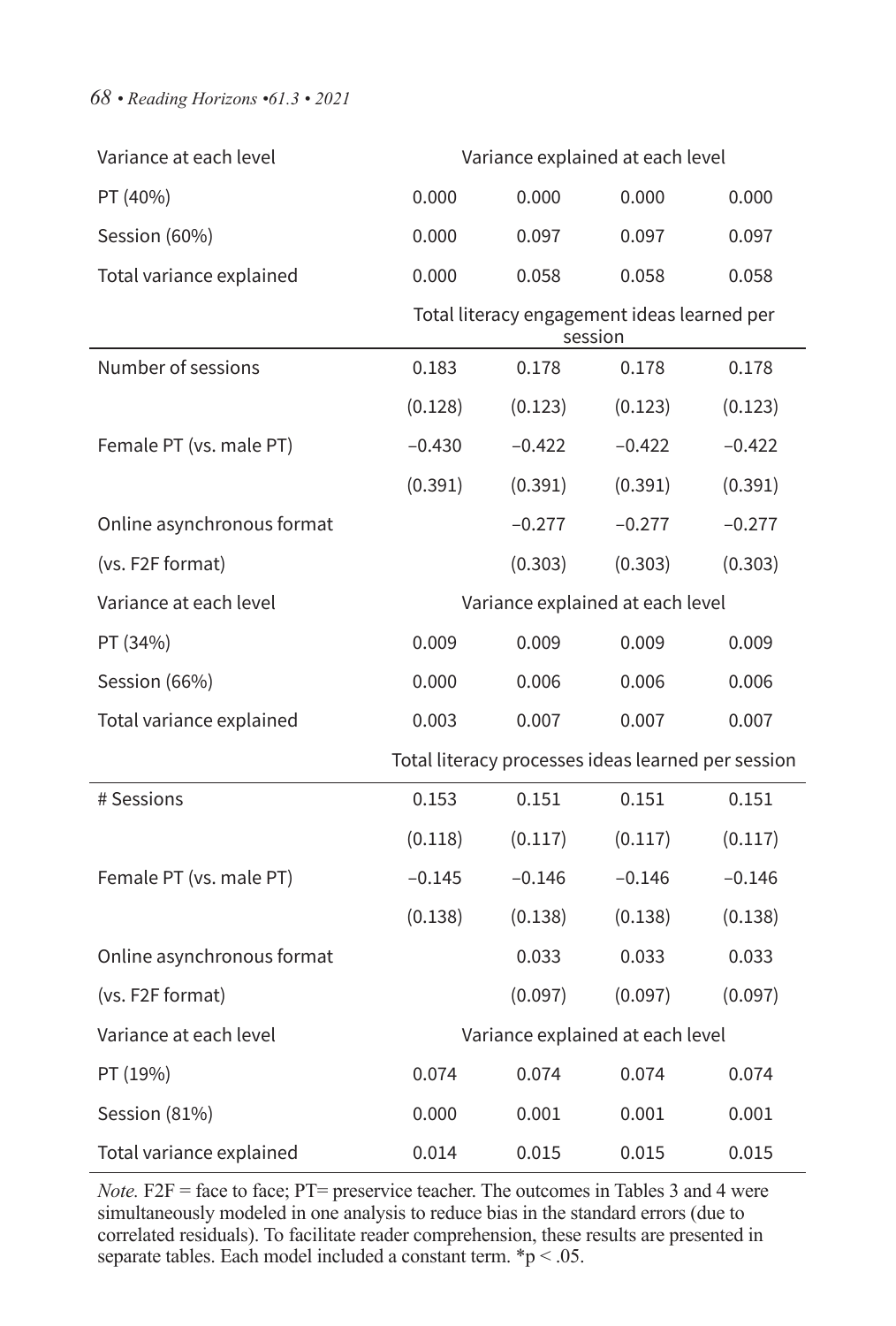# **Numbers and Kinds of Literacy Pedagogy Ideas Applied From Each Session Descriptive Statistics**

In contrast to the finding that online synchronous sessions prompted more ideas, results indicate that PTs applied ideas more from the F2F sessions (0.48) than online asynchronous sessions (0.29), on average (see Table 2). In each F2F session, PTs reported applying an average of 0.31 literacy methods/materials ideas. For example, Mary applied the language experience approach, a literacy method, and had the child focus on a holiday they celebrated. PTs reported applying an average of just 0.11 literacy engagement ideas. For example, Tammy reported applying the idea to let her students choose an app book to increase their literacy engagement. PTs did not report applying any literacy-processing ideas (Table 2). In each online session, PTs reported applying an average of 0.26 literacy methods/ materials ideas, 0.04 literacy engagement ideas, and 0.01 literacy-processing ideas (because some ideas fell into multiple categories, these do not sum to the total number of ideas PTs reported applying per online session, which is 0.29; see Table 2).

## **Explanatory Models**

Our explanatory model showed that PTs, sessions, and kinds of literacy ideas were linked to the numbers of ideas PTs reported applying to subsequent instruction. Female PTs reported applying fewer literacy ideas from each session, compared to male PTs (–0.65; see Table 4, model 1), accounting for nearly 3% of the variance. However, this finding should be interpreted with caution due to the small number of male participants. Furthermore, PTs reported applying significantly fewer literacy ideas from online versus F2F sessions (–0.55; see Table 4, model 2), accounting for about 2.6% of the variance. Further, PTs reported applying significantly more literacy engagement ideas learned than all other kinds of ideas learned (literacy methods/materials [LM = 4.74; *p* < .05], literacy processing [LM =10.28; *p* < .01]; see Table 4, model 4) and significantly fewer literacy-processing ideas learned than literacy methods/materials ideas learned  $[LM = 4.56; p < .05]$ . Kinds of ideas PTs reported applying accounted for about 4% of the variance. Most of the differences in ideas PTs reported applying occurred across sessions (68%) rather than across PTs (32%). All mediation tests and all interactions were not significant.

#### Table 4

|                            |              |              | Total applied literacy ideas from each session |            |
|----------------------------|--------------|--------------|------------------------------------------------|------------|
| Explanatory variable       | Model 1      | Model 2      | Model 3                                        | Model 4    |
| Number of sessions         | 0.093        | 0.086        | 0.084                                          | 0.084      |
|                            | (0.088)      | (0.086)      | (0.086)                                        | (0.086)    |
| Female PT (vs. male PT)    | $-0.645$ *** | $-0.629$ *** | $-0.599**$                                     | $-0.568**$ |
|                            | (0.183)      | (0.183)      | (0.185)                                        | (0.188)    |
| Online asynchronous format |              | $-0.554*$    | $-0.560$ ***                                   | $-0.487**$ |
| (vs. F2F format)           |              | (0.155)      | (0.155)                                        | (0.159)    |

*Significant, Unstandardized Parameter Coefficients of Two-Level, Cross-classification Regressions Modeling Total Applied Literacy Pedagogy Ideas (with standard errors in parentheses)*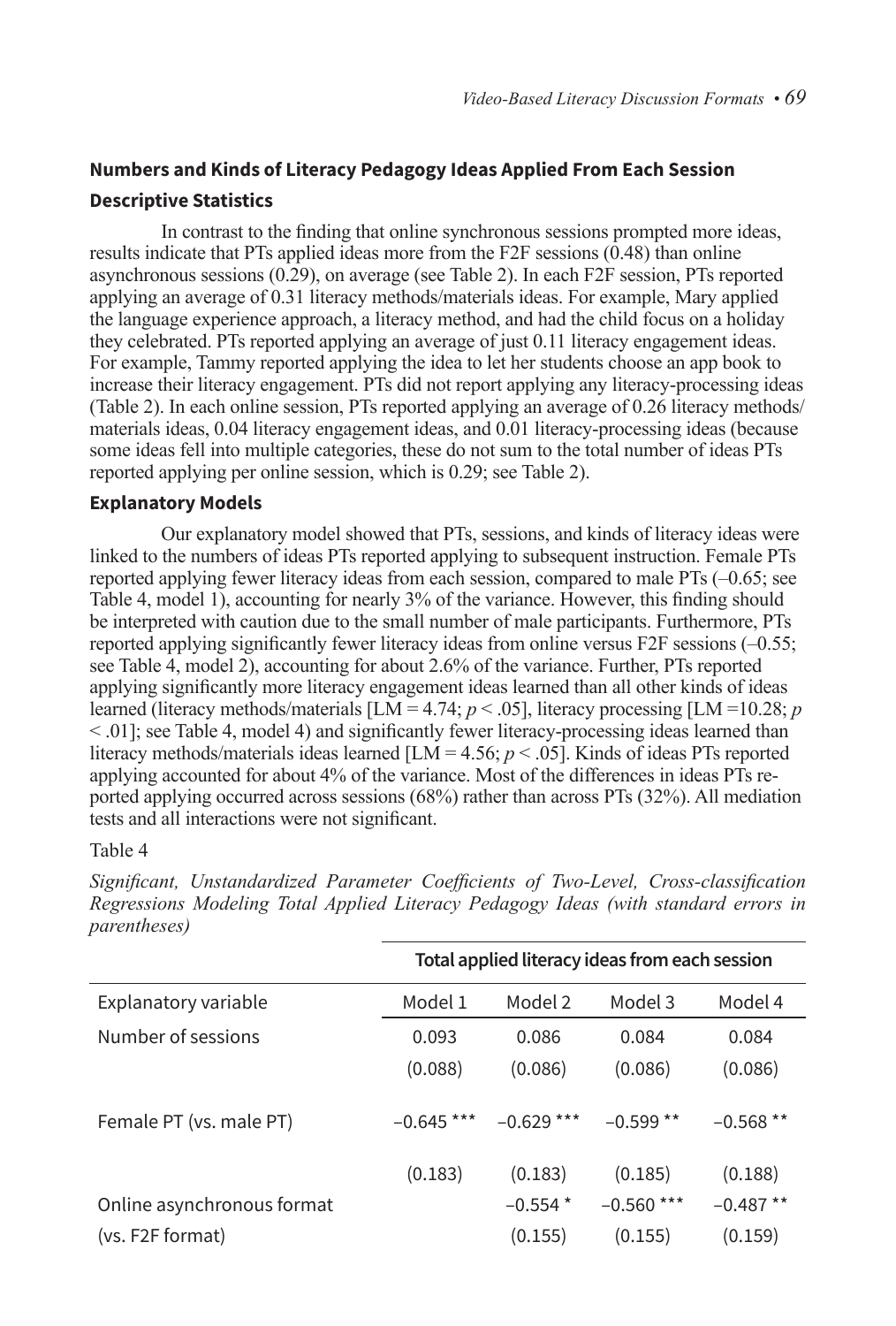*70 • Reading Horizons •61.3 • 2021*

| Learned more ideas                  |                                  |       | 0.187   |           |
|-------------------------------------|----------------------------------|-------|---------|-----------|
|                                     |                                  |       | (0.163) |           |
| Methods/materials ideas learned     |                                  |       |         | 0.001     |
|                                     |                                  |       |         | (0.173)   |
| Student engagement ideas<br>learned |                                  |       |         | $0.545**$ |
|                                     |                                  |       |         | (0.191)   |
| Students processes ideas learned    |                                  |       |         | $-1.168*$ |
|                                     |                                  |       |         | (0.509)   |
| Variance at each level              | Variance explained at each level |       |         |           |
| PT (32%)                            | 0.091                            | 0.091 | 0.107   | 0.204     |
| Session (68%)                       | 0.000                            | 0.038 | 0.038   | 0.038     |
| Total variance explained            | 0.029                            | 0.055 | 0.060   | 0.091     |

*Note.* F2F = face to face; PT= preservice teacher. The outcomes in Tables 3 and 4 were simultaneously modeled in one analysis to reduce bias in the standard errors (due to correlated residuals). To facilitate reader comprehension, these results are presented in separate tables. Each model included a constant term.  $\frac{*p}{<}$ .05,  $\frac{*p}{<}$ .01,  $\frac{**p}{<}$ .001.

<sup>a</sup>Lagrange multiplier tests show that the regression coefficient of learned methods/materials ideas significantly exceeded those of other kinds (engagement  $[LM = 5.73; p < .05]$ , processes [LM =14.94;  $p < .001$ ]), and that of engagement idea significantly exceeded that of processes idea [LM =  $4.64$ ; p < .05].

#### **Discussion**

This study compared PTs' reports of learning about literacy pedagogy, kinds of learning (literacy methods/materials, literacy engagement, literacy processing), and application of this learning to their subsequent literacy teaching across F2F and online asynchronous video-based discussion formats. In the following sections, we discuss our findings in the context of existing research.

#### **Literacy Pedagogy Ideas Learned**

We found that PTs reported being able to generate new ideas about literacy pedagogy across both formats. This coheres with previous research in other fields, such as math (Koc et al., 2009; Krammer et al., 2006; Llinares & Valls, 2009, 2010; McDuffie et al., 2014; Mitchell & Marin, 2015; Siry & Martin, 2014). Further, it extends what was known about literacy video-based discussions by showing that not only F2F synchronous video-based discussions yield new pedagogical ideas (Arya et al., 2015; Juzwik et al., 2012; Kinzer et al., 2006; Sanny & Teale, 2008; Shanahan & Tochelli, 2014), but online asynchronous video-based discussions yield a similar average overall number of ideas learned as well.

However, our findings related to kinds of literacy learning PTs reported are nuanced. PTs learned significantly more ideas about literacy methods/materials in the online asynchronous video-based format, as compared to the F2F format. However, while this finding is statistically significant, it may not be practically significant. For example, the difference between literacy methods/materials ideas PTs reported learning across the two formats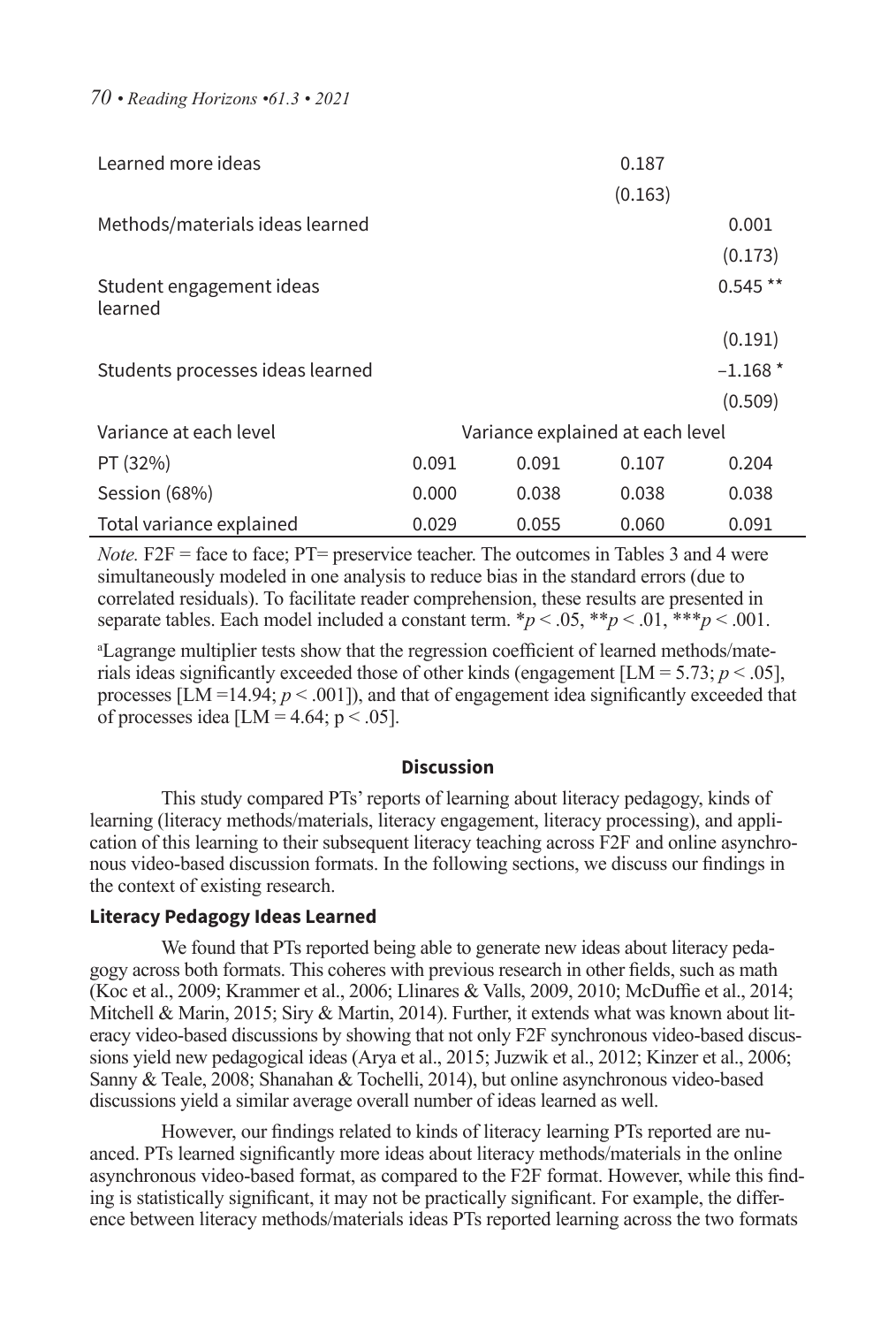was 0.317. Thus, it would take more than three sessions for a PT to potentially learn one more idea in the F2F format, as compared to the online format. Given that PTs engaged in video-based discussions only five times, there was little practical difference in their reported learning (i.e., less than one idea). Therefore, in most cases, using either format will have similar results for PTs' literacy learning about ideas related to methods/materials.

Additionally, across both F2F and online asynchronous formats, the number of ideas PTs reported learning about students' literacy processes was woefully low (0.099 and 0.175, respectively). In a practical sense, this was one idea, on average, about literacy processing across every 10 video-based discussions. PTs' learning about engagement was also similarly low across both formats. Thus, we conclude that, irrespective of format, these video-based discussions did not support PTs' learning about students' literacy processing and engagement well. The low numbers of ideas learned about literacy processing coheres with our previous research on F2F video-based discussions (Christ et al., 2014). We conjecture that these findings suggest PTs' need scaffolding from a more knowledgeable other (e.g., the professor; Vygotsky, 1978) to analyze and interpret students' literacy processing and engagement (Arya & Christ, 2013). For example, professor-facilitated video-based discussions can support PTs' using the artifact-saturated medium to collaboratively notice and think (Cole  $\&$ Wertsch, 1996) about students' literacy processing and engagement. This can help them generate new learning over time that they would not be able to develop independently (Peters et al., 2017).

## **PTs' Literacy Pedagogy Ideas Applied**

Our study was the first to compare literacy PTs' reports of applications of learning across online asynchronous and F2F video-based discussions. This extends previous reports of PTs' application of literacy ideas learned in F2F video-based discussion formats (Christ et al., 2014; Shanahan & Tochelli, 2014). These extensions show that there were significant differences between the total number of literacy ideas that PTs reported applying across formats, with fewer ideas being applied that were learned in the online format. One possible reason for our finding that the F2F format yielded more applications of literacy learning to subsequent instruction may be that there were qualitative differences in the learning process related to the social construction of knowledge among peers in each format of video-based discussion (Vygotsky, 1978). We wonder if some aspect of being F2F supported PTs' decisions to apply ideas differently. Future research that includes both fine-grained analysis of PTs' conversations and interviews with PTs to better understand their experiences in each of these formats might provide insights to help explain these differences.

Further, it is important to note that while students learned fewer ideas about literacy engagement (as compared to literacy methods/materials), they were more apt to apply these ideas. This could be because when students are less attentive or disengaged PTs have a more challenging time teaching, so they are more motivated to apply these ideas.

## **Implications**

Several implications for literacy PT education can be drawn from our findings. First, either F2F synchronous or online asynchronous format, or both, can be used to support PTs' literacy pedagogical learning. So, regardless of the course format, video-based discussions are suitable for enhancing PTs' literacy learning. This allows courses to be offered in different formats and still reap the benefits of video-based discussions.

Second, literacy teacher educators should use video-based discussions (in either format) to specifically support PTs' learning about methods/materials, because PTs reported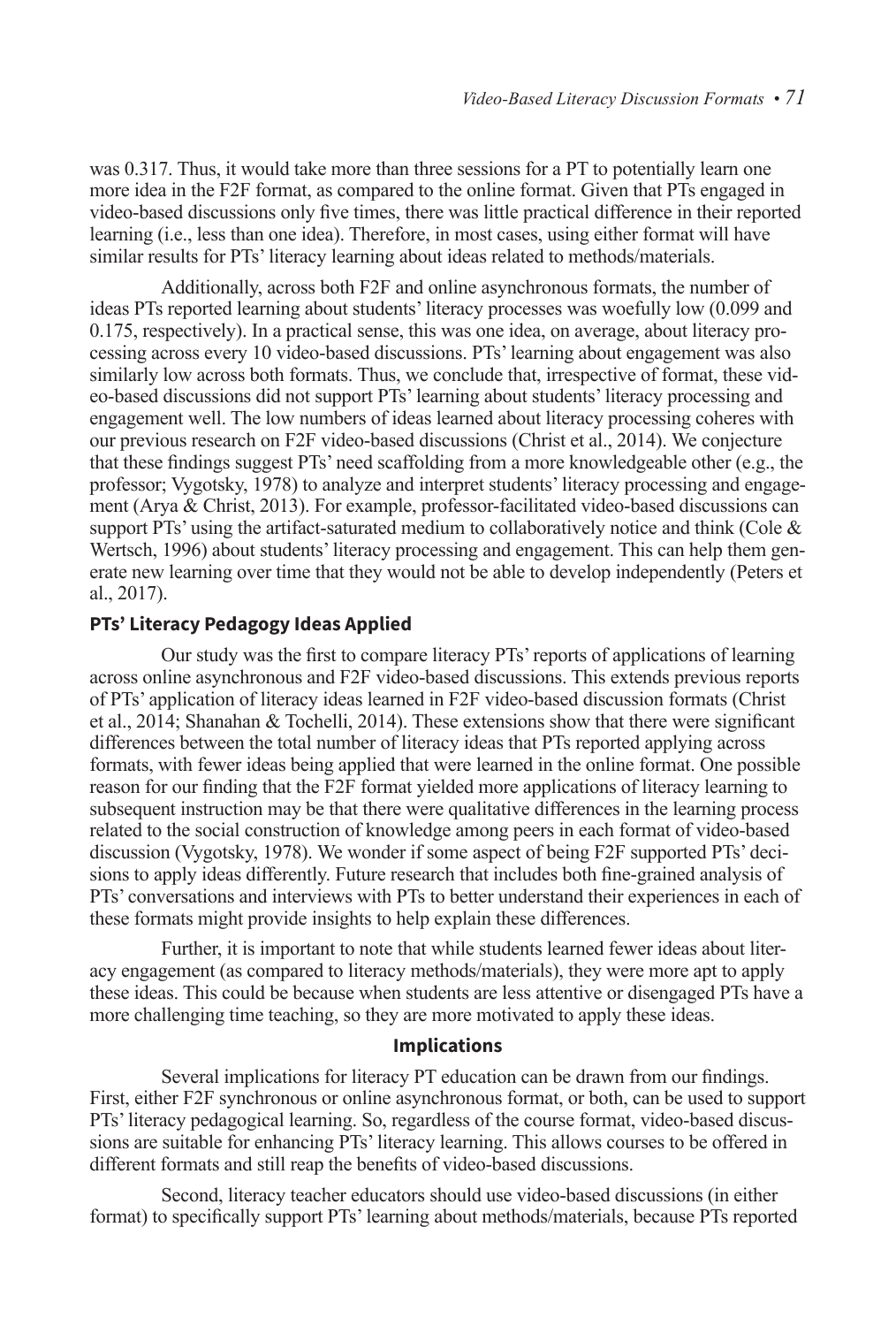more new ideas learned about methods/materials than any other kind of learning. Likely, this is because these ideas are more concrete as compared to ideas about engagement or reader processing.

Third, student-led video-based discussions (like those used in this study) should not be relied on to help PTs generate ideas about literacy processing. Instead, video-based methods that involve the professor's guidance and support (e.g., for noticing and thinking about students' literacy processing) might be a better choice to support PTs' learning in these areas. This is because this kind of understanding is more complex and challenging to develop.

Fourth, PT educators should use video-based discussions to support PTs' learning about literacy engagement. While PTs generated low numbers of ideas about literacy engagement, they were significantly more likely to apply their learning about this to their subsequent teaching, as compared to applying other kinds of learning.

Finally, if the goal is for PTs to apply what they learn from video-based discussions to their subsequent teaching, then F2F discussions should be encouraged. Engaging in F2F discussions is important, because they yield significantly more applications of learning as compared to online asynchronous format discussions.

## **Limitations and Future Research**

This study has four important limitations, which suggest directions for future research. First, the sample was limited, notably with only four male teachers. Future studies can include a larger sample with greater diversity, including more male teachers. Second, the present study was limited by its sole focus on PTs taking a literacy methods course in a teacher education program. Future research might explore whether similar findings occur for in-service literacy teachers and school-based professional development. Third, our study focused on comparing PTs performance in just one activity (i.e., video-based discussion for reflection). Future research might investigate whether there are differences across F2F and online asynchronous formats for other methods designed to support teachers' improvements of specific issues in their literacy instruction. Fourth, we did not have transcripts of PTs' conversations or interviews with PTs about their literacy learning or applications to allow for more fine-grained analysis to explore whether the length or content of PTs video-based conversations might explain our outcomes in terms of the differences in applications of ideas learned across formats. Future research might include these kinds of data to explore this further. For example, PTs could be interviewed to understand why they do or do not apply certain literacy ideas learned.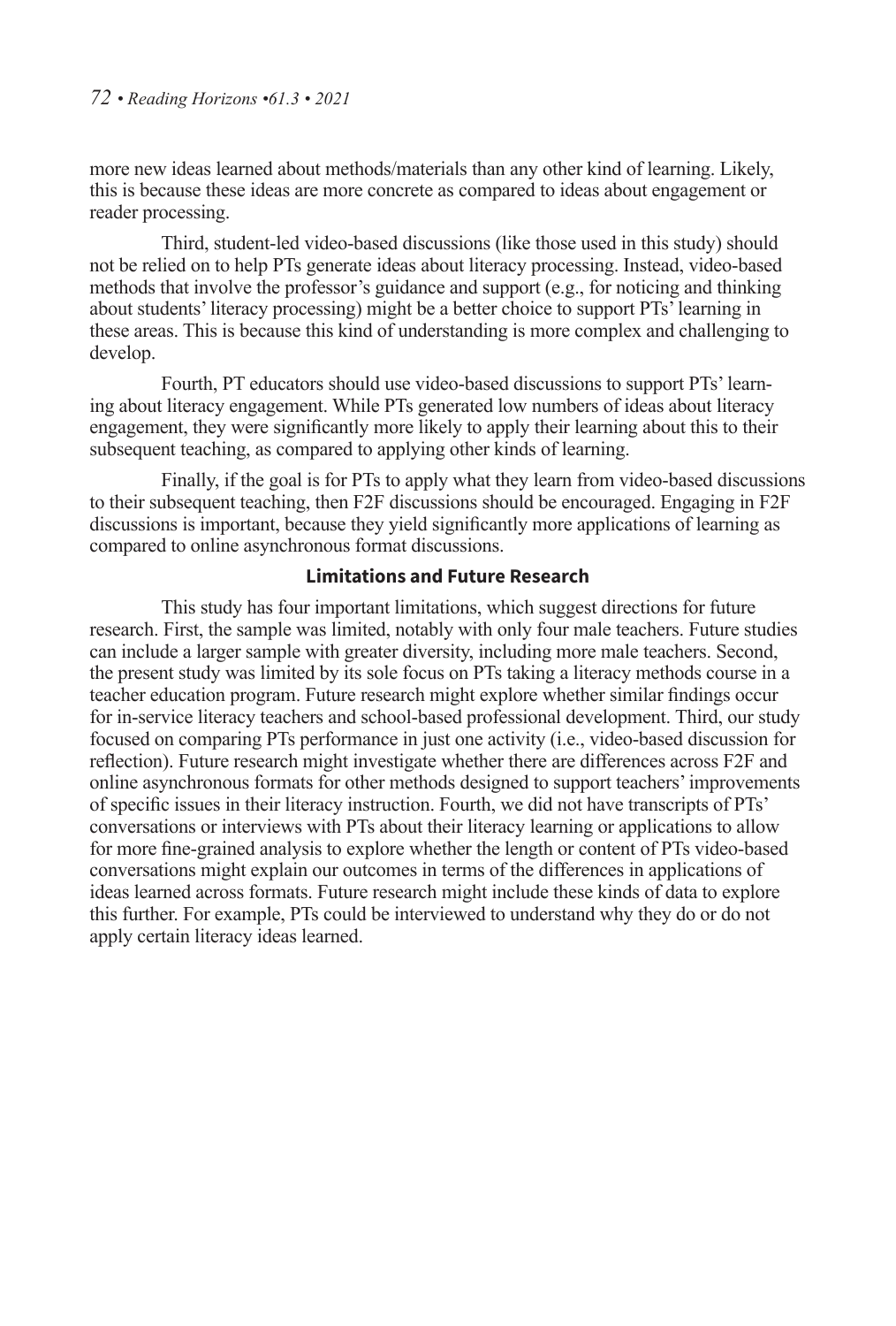### **About the Authors**

Poonam Arya is a professor of reading, language, and literature at Wayne State University. Her research interests include studying eye movements, retellings, and oral readings of children as they transact with multimodal texts; digital literacies; and collaborative video-based discussions to support teachers' reflective practice and decision-making processes. She can be reached at parya@wayne.edu.

Tanya Christ is a professor of reading and language arts at Oakland University. Her research focuses on early childhood vocabulary, comprehension, and digital literacies learning; issues of educational access and equity; and teacher education. She can be reached at christ@oakland.edu.

Ming Ming Chiu is chair (distinguished) Chair Professor of Analytics and Diversity in the Special Education and Counseling Department and Director of the Assessment Research Centre at The Education University of Hong Kong. He invented statistical discourse analysis and applies these and other advanced statistical methods to learning in educational contexts and beyond. He can be reached at mingmingchiu@gmail.com.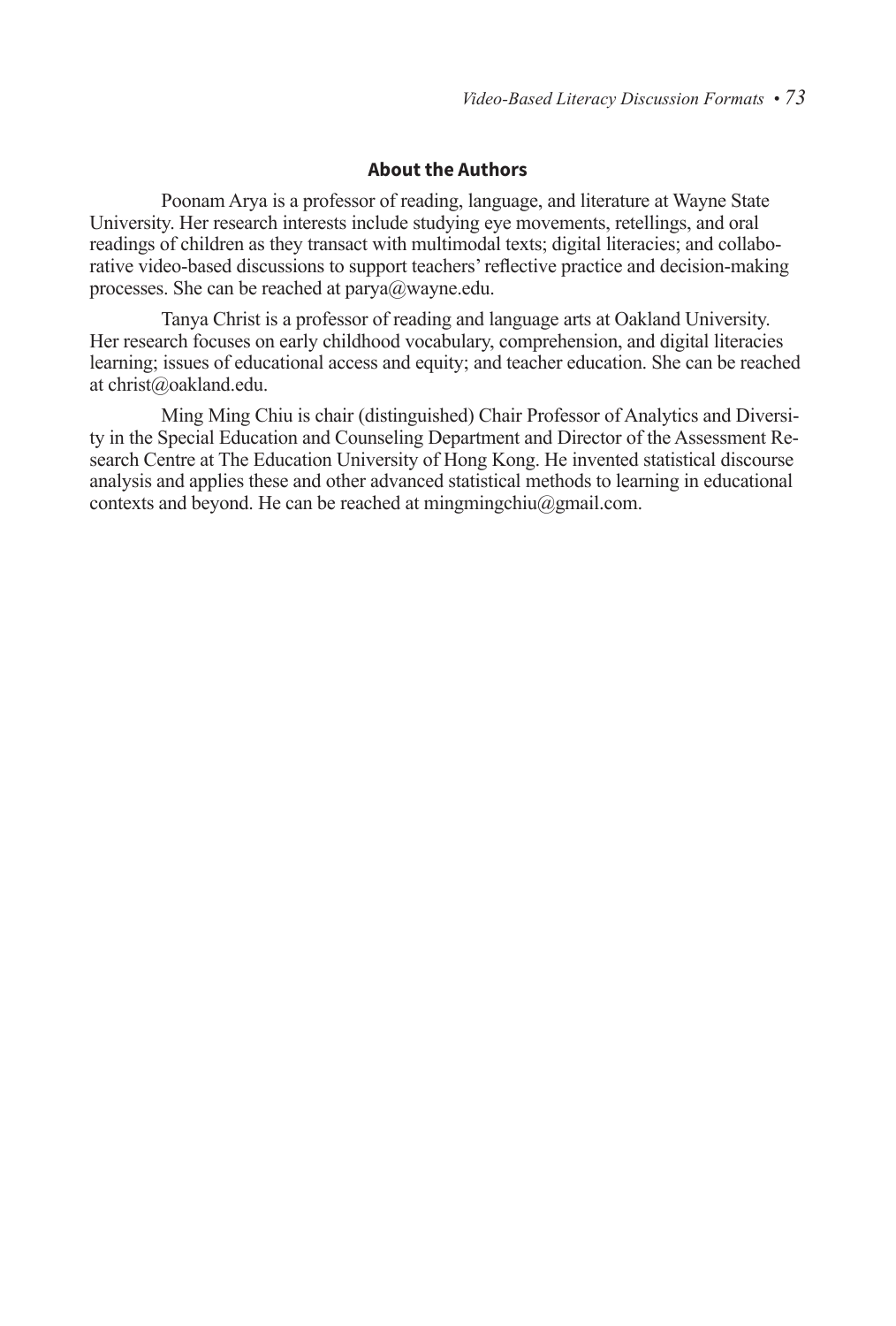#### **References**

- Allen, I. E., & Seaman, J. (2016). *Online report card: Tracking online education in the United States*. Babson Survey Research Group.
- Anders, P. L., Hoffman, J. V., & Duffy, G. G. (2000). Teaching teachers to teach reading: Paradigm shifts, persistent problems, and challenges. In M. L. Kamil, P. B. Mosenthal, P. D. Pearson, & R. Barr (Eds.), *Handbook of reading research* (Vol. 3, pp. 719–742). Lawrence Erlbaum.
- Arya, P., & Christ, T. (2013). An exploration of how professors' facilitation is related to literacy teachers' meaning construction process during video-case discussions. *Journal of Reading Education, 39*(1), 15–22.
- Arya, P., Christ, T., & Chiu, M. M. (2015). Links between characteristics of collaborative peer video analysis events and literacy teachers' outcomes. *Journal of Technology and Teacher Education, 23*(2), 159–183.
- Arya, P., Christ, T., & Chiu, M. M. (2016). Video use in teacher education: A survey of teacher-educators' practices across disciplines. *Journal of Computing in Higher Education, 28*(2), 261–300. https://doi.org/10.1007/s12528-016-9116-y
- Baker, E., & Wedman, J. (2000). Lessons learned while using case-based instruction with pre-service literacy teachers. In T. Shanahan & F. Rodriguez-Brown (Eds.), *National Reading Conference Yearbook, 49* (pp. 122–136). National Reading Conference.
- Ball, D., & Cohen, D. (1999). Developing practice, developing practitioners: Towards a practice-based theory of professional education. In G. K. Sykes & L. Darling-Hammond (Eds.), *Teaching as learning profession: Handbook of policy and practice* (pp. 3–32). Jossey Bass.
- Benjamini, Y., Krieger, A., & Yekutieli, D. (2006). Adaptive linear step-up procedures that control the false discovery rate. *Biometrika, 93*, 491–507. https://doi.org/10.1093/ biomet/93.3.491
- Bertsekas, D. P. (2014). *Constrained optimization and Lagrange multiplier methods*. Academic.
- Best Colleges. (2017). *2017 online education trends report*. https://www.bestcolleges.com/ wp-content/uploads/2017-Online-Education-Trends-Report.pdf
- Boling, E. (2004). Preparing novices for teaching literacy in diverse classrooms: Using written, video, and hypermedia cases to prepare literacy teachers. National Reading Conference yearbook, 53 (pp. 130–145). National Reading Conference.
- Borko, H., Carlson, J., Mangram, C., Anderson, R., Fong, A., Million, S., Mozenter, S., & Villa, A. M. (2017). The role of video-based discussion in model for preparing professional development leaders. *International Journal of STEM Education, 4*(1), 1–15. https://doi.org/10.1186/s40594-017-0090-3
- Cherrington, S., & Loveridge, J. (2014). Using video to promote early childhood teachers' thinking and reflection. *Teaching and Teacher Education, 41*, 42–51. https://doi. org/10.1016/j.tate.2014.03.004
- Christ, T., Arya, P., & Chiu, M. M. (2012). Collaborative peer video analysis: Insights about literacy assessment and instruction. *Journal of Literacy Research, 44*, 171–199. https://doi.org/10.1177/1086296X12440429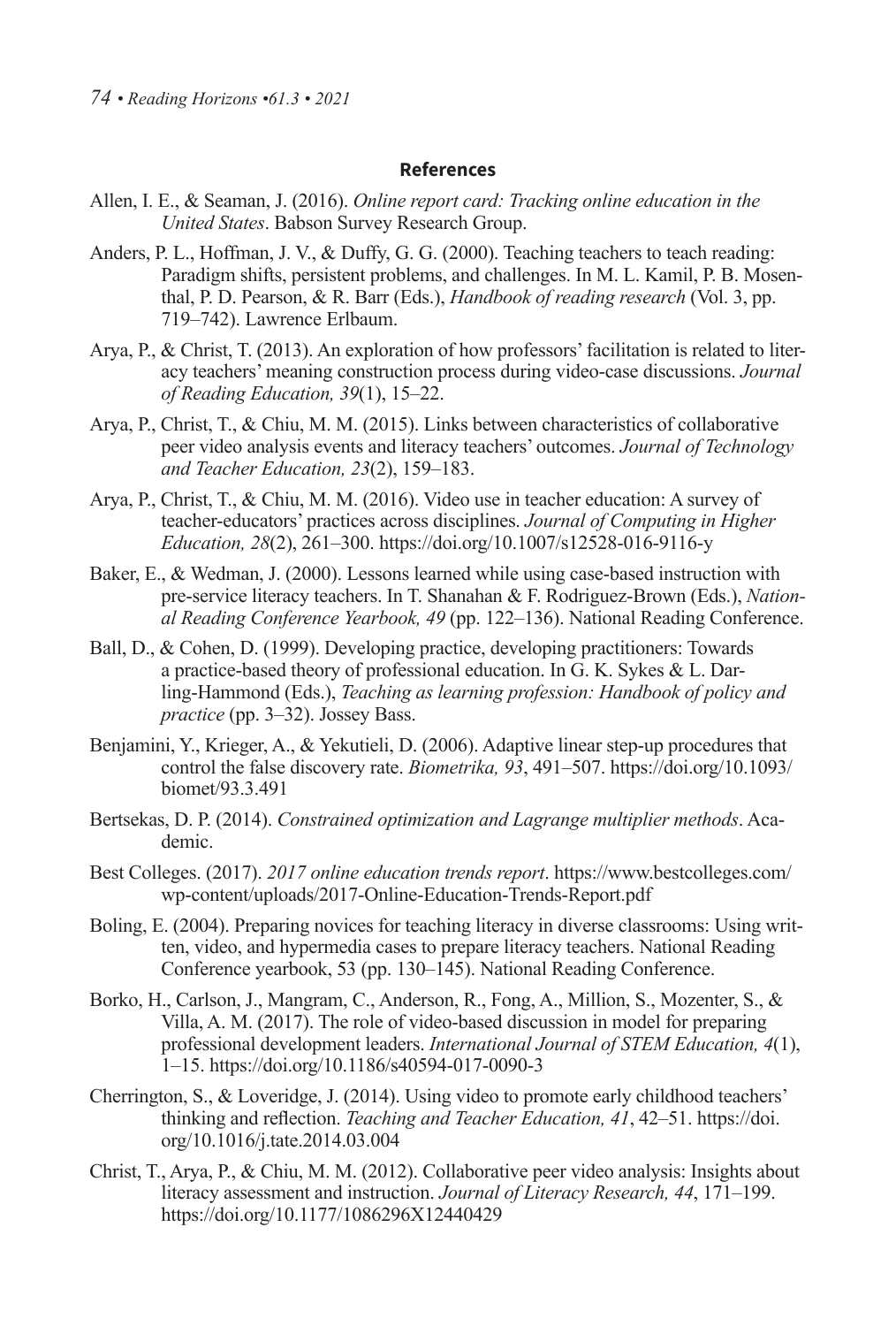- Christ, T., Arya, P., & Chiu, M. M. (2014). Teachers' reports of learning and application to pedagogy based on engagement in collaborative peer video analysis. *Teaching Education, 25*(4), 349–374. https://doi.org/10.1080/10476210.2014.920001
- Cole, M., & Wertsch, J. (1996). Beyond the individual-social antinomy in discussions of Piaget and Vygotsky. *Human Development, 39*, 250–256. https://doi. org/10.1159/000278475
- Copeland, W. D., & Decker, D. L. (1996). Video cases and the development of meaning making in preservice teachers. *Teaching and Teacher Education, 12*(5), 467–481. https://doi.org/10.1016/0742-051X(95)00058-R
- Ding, A. C. E. (2019). Language teachers' content-specific technology integration reflection through the video-embedded reflective inquiry model. In K. Graziano (Ed.), P*roceedings of Society for Information Technology & Teacher Education International Conference* (pp. 250–254). Association for the Advancement of Computing in Education. https://www.learntechlib.org/primary/p/208463/
- Goldstein, H. (2011). *Multilevel statistical models*. Edward Arnold.
- Harford, J., & MacRuairc, G. (2008). Engaging student teachers in meaningful reflective practice. *Teaching and Teacher Education, 24*(7), 1884–1892. https://doi. org/10.1016/j.tate.2008.02.010
- Harrison, C., Pead, D., & Sheard, M. (2006). "P, not-P and possibly Q": Literacy teachers learning from digital representations of the classroom. In M. McKenna, L. Labbo, R. Kieffer, & D. Reinking (Eds.), *International handbook of literacy and technology* (Vol. 2, pp. 257–272). Lawrence Erlbaum.
- Hatch, T., Shuttleworth, J., Jaffee, A. T., & Marri, A. (2016). Videos, pairs, and peers: What connects theory and practice in teacher education? *Teaching and Teacher Education, 59*, 274–284. https://doi.org/10.1016/j.tate.2016.04.011
- Hughes, J., Packard, B., & Pearson, P. D. (2000). Preservice teachers' perceptions of using hypermedia and video to examine the nature of literacy instruction. *Journal of Literacy Research, 32*(4), 599–629. https://doi.org/10.1080/10862960009548097
- Juzwik, M., Sherry, M., Caughlan, S., Heintz, A., & Borsheim-Black, C. (2012). Supporting dialogically organized instruction in an English teacher preparation program: A video-based, web 2.0-mediated response and revision pedagogy. *Teachers College Record, 114*(3), 1–42.
- Kennedy, P. (2008). *Guide to econometrics*. Wiley-Blackwell.
- Kiemer, K., Gröschner, A., Pehmer, A. K., & Seidel, T. (2015). Effects of a classroom discourse intervention on teachers' practice and students' motivation to learn mathematics and science. *Learning and Instruction, 35*, 94–103. https://doi. org/10.1016/j.learninstruc.2014.10.003
- Kinzer, C., Cammack, D., Labbo, L., Teale, W.,  $\&$  Sanny, R. (2006). The need to (re)conceptualize preservice teacher development and the role of technology in that development. In M. McKena, L. Labbo, R. Kieffer, & D. Reinking (Eds.), *International handbook of literacy and technology* (pp. 211–233). Lawrence Erlbaum.
- Koc, Y., Peker, D., & Osmanoglu, A. (2009). Supporting teacher professional development through online video case study discussions: An assemblage of preservice and inservice teachers and the case teacher. *Teaching and Teacher Education, 25*, 1158–1168. https://doi.org/10.1016/j.tate.2009.02.020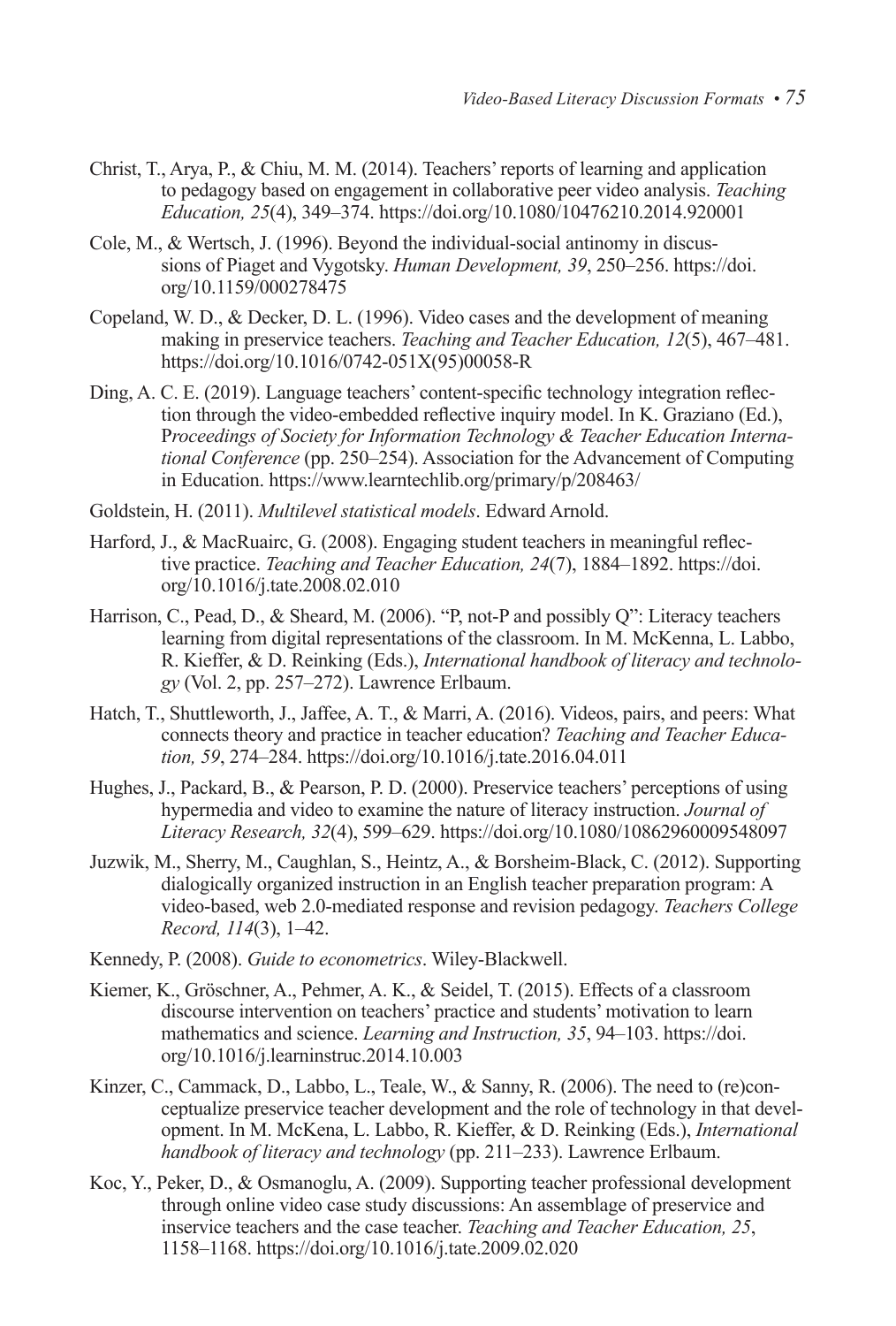- Kourieos, S. (2016). Video-mediated microteaching: A stimulus for reflection and teacher growth. *Australian Journal of Teacher Education, 41*(1), 64–80. https://doi. org/10.14221/ajte.2016v41n1.4
- Krammer, K., Ratzka, N., Klieme, E., Lipowsky, F., Pauli, C., & Reusser, K. (2006). Learning with classroom videos: Conception and first results of an online teacher-training program. *ZDM, 38*(5), 422–432. https://doi.org/10.1007/BF02652803
- Llinares, S., & Valls, J. (2009). The building of pre-service primary teachers' knowledge of mathematics teaching: interaction and online video case studies. *Instructional Science, 37*, 247–271. https://doi.org/10.1007/s11251-007-9043-4
- Llinares, S., & Valls, J. (2010). Prospective primary mathematics teachers' learning from on-line discussions in a virtual video-based environment. *Journal of Mathematics Teacher Education, 13,* 177–196. https://doi.org/10.1007/s10857-009-9133-0
- MacKinnon, D. P., Lockwood, C. M., & Williams, J. (2004). Confidence limits for the indirect effect. *Multivariate Behavioral Research, 39*(1), 99–128. https://doi. org/10.1207/s15327906mbr3901\_4
- McDuffie, A. R., Foote, M. Q., Bolson, C., Turner, E. E., Aguirre, J. M., Bartell, T. G., Drake, C., & Land, T. (2014). Using video analysis to support prospective K–8 teachers' noticing of students' multiple mathematical knowledge bases. *Journal of Mathematics Teacher Education, 17*(3), 245–270. https:doi.org/10.1007/s10857- 013-9257-0
- Miller, M. J. (2009). Talking about our troubles: Using video-based dialogue to build preservice teachers' professional knowledge. *Teacher Educator, 44*(3), 143–163. https:// doi.org/10.1080/08878730902954167
- Mitchell, R. N., & Marin, K. A. (2015). Examining the use of a structured analysis framework to support prospective teacher noticing. *Journal of Mathematics Teacher Education, 18*(6), 551–575. https://doi.org/10.1007/s10857-014-9294-3
- Nemirovsky, R., & Galvis, A. (2004). Facilitating grounded online interactions in videocase-based teacher professional development. *Journal of Science Education and Technology, 13*(1), 67–79. https://doi.org/10.1023/B:JOST.0000019639.06127.67
- Peters, C. W., Birdyshaw, D. D., & Bacevich, A. E. (2017, April). *Structuring video-based discussions of preservice teachers' own teaching of core literacy practices*. Paper presented at the meeting of American Education Research Association, San Antonio, TX.
- Rhine, S., & Bryant, J. (2007). Enhancing pre $\square$ service teachers' reflective practice with digital video‐based dialogue. *Reflective Practice, 8*(3), 345–358. https://doi. org/10.1080/14623940701424884
- Rosaen, C. L., Carlisle, J. F., Mihocko, E., Melnick, A., & Johnson, J. (2013). Teachers learning from analysis of other teachers' reading lessons. *Teaching and Teacher Education, 35*, 170–184. https://doi.org/10.1016/j.tate.2013.06.007
- Sanny, R., & Teale, W. (2008). Using multimedia anchored instruction cases in literacy methods courses. *Journal of Literacy and Technology, 9*(1), 2–35.
- Schrader, P. G., Leu, D. J., Kinzer, C., Ataya, R., Teale, W., Labbo, L., & Cammack, D. (2003). Using Internet delivered video cases to support pre-service teachers' undermining of effective early literacy instruction: An exploratory study. *Instructional Science, 31*, 317–340. https://doi.org/10.1023/A:1024690111227